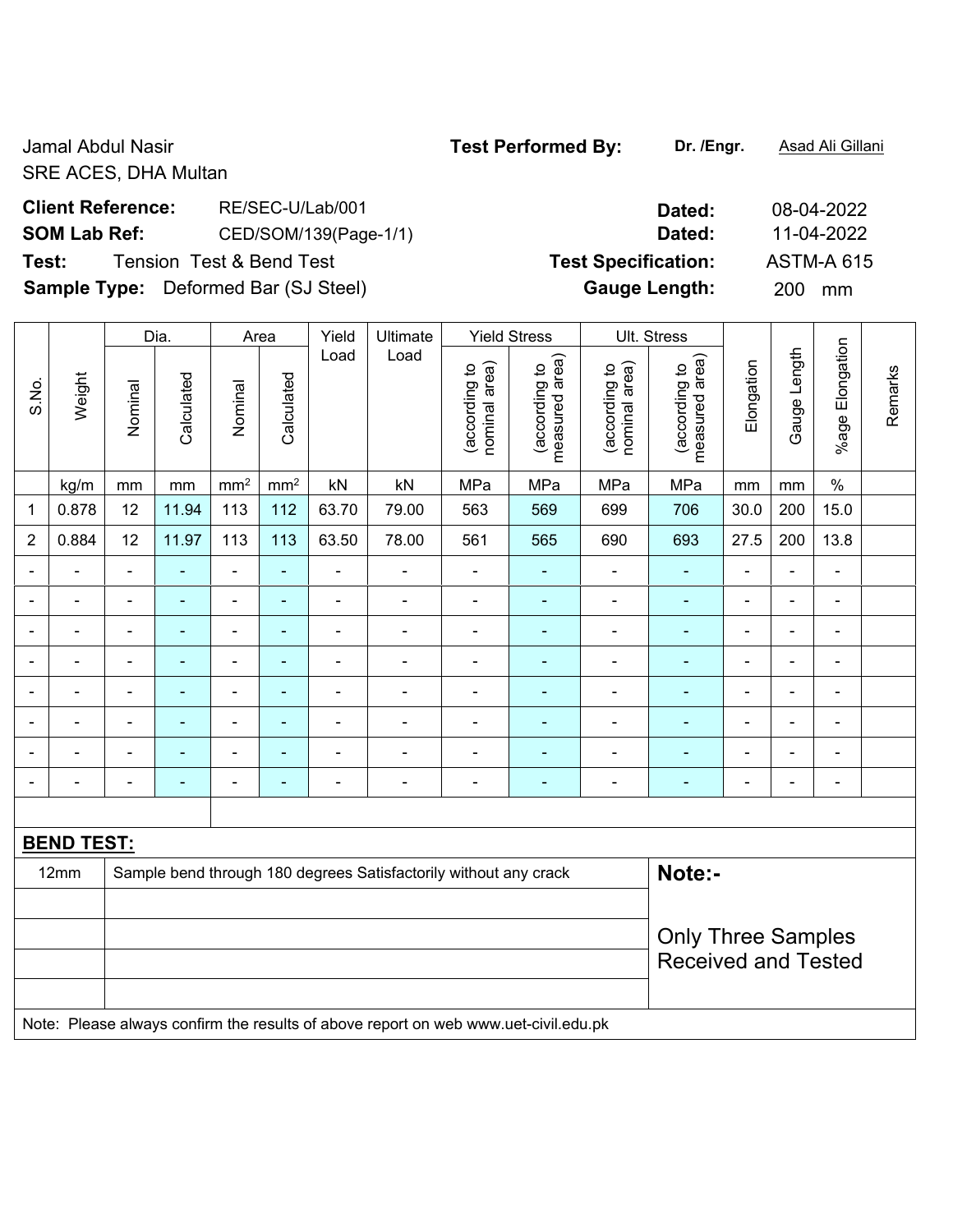Maj Adnan Khalid (R) **Test Performed By:** Dr. /Engr. **Asad Ali Gillani** Associates Associates Associates Ali Gillani Dy Dir MTL DHA Lahore,(Const Of Entry Gate No.6 Sec-4 DHA Ph-XI (M/s Fauz Eng))

**Client Reference:** 408/241/32/Lab/93/1600

 $\overline{\phantom{a}}$ 

**Test:** Tension Test & Bend Test **Test Specification:** ASTM-A-615 **Gauge Length:** 8 inch **Sample Type:** Deformed Bar (FF Steel)

 $\overline{\phantom{a}}$ 

 $\overline{\phantom{a}}$ 

**SOM Lab Ref:** 133 (Page-1/1) **Dated:** 08-04-2022 **Dated:** 11-04-2022

 $\overline{\phantom{a}}$  $\overline{\phantom{a}}$   $\overline{\phantom{a}}$ 

|                |                   |                          | Dia.           |                 | Area            | Yield          | Ultimate                                                                            |                                | <b>Yield Stress</b>             | Ult. Stress                    |                                 |                |                |                          |         |
|----------------|-------------------|--------------------------|----------------|-----------------|-----------------|----------------|-------------------------------------------------------------------------------------|--------------------------------|---------------------------------|--------------------------------|---------------------------------|----------------|----------------|--------------------------|---------|
| S.No.          | Weight            | Nominal                  | Calculated     | Nominal         | Calculated      | Load           | Load                                                                                | (according to<br>nominal area) | (according to<br>measured area) | nominal area)<br>(according to | measured area)<br>(according to | Elongation     | Gauge Length   | %age Elongation          | Remarks |
|                | lb/ft             | $\#$                     | in             | in <sup>2</sup> | in <sup>2</sup> | Tons           | Tons                                                                                | psi                            | psi                             | psi                            | psi                             | in             | in             | $\%$                     |         |
| 1              | 2.654             | 8                        | 0.997          | 0.79            | 0.780           | 24.11          | 33.03                                                                               | 67310                          | 68170                           | 92210                          | 93390                           | 1.40           | 8.0            | 17.5                     |         |
| $\overline{2}$ | 2.626             | 8                        | 0.991          | 0.79            | 0.772           | 25.20          | 34.22                                                                               | 70350                          | 71990                           | 95530                          | 97760                           | 1.30           | 8.0            | 16.3                     |         |
|                |                   | Ξ.                       | $\blacksquare$ | ÷,              | ٠               | ÷              | ä,                                                                                  | ä,                             | $\blacksquare$                  | $\blacksquare$                 | $\blacksquare$                  | $\blacksquare$ | ä,             | $\blacksquare$           |         |
|                | $\blacksquare$    | $\blacksquare$           | $\blacksquare$ | $\blacksquare$  | $\blacksquare$  | ÷              | ÷                                                                                   | $\overline{\phantom{a}}$       | $\blacksquare$                  | $\overline{\phantom{a}}$       | $\blacksquare$                  | $\blacksquare$ | $\blacksquare$ | $\overline{\phantom{a}}$ |         |
|                | $\blacksquare$    | $\blacksquare$           | $\blacksquare$ | ÷,              | ۰               | ÷              | $\blacksquare$                                                                      | $\blacksquare$                 | $\blacksquare$                  | $\blacksquare$                 | $\blacksquare$                  | $\blacksquare$ | ٠              | $\blacksquare$           |         |
|                |                   |                          | $\blacksquare$ | ä,              |                 |                |                                                                                     | L,                             | ä,                              | $\blacksquare$                 | ÷,                              |                |                | $\blacksquare$           |         |
|                |                   |                          |                | ÷               |                 |                |                                                                                     |                                |                                 |                                |                                 |                |                | ٠                        |         |
|                |                   | $\overline{\phantom{0}}$ | ۰              | ۰               | ۰               | $\blacksquare$ | $\blacksquare$                                                                      |                                | ÷                               | $\overline{\phantom{0}}$       | -                               | $\blacksquare$ | ٠              | $\blacksquare$           |         |
|                |                   | $\blacksquare$           | $\blacksquare$ | ÷,              | ۰               | $\blacksquare$ | ÷                                                                                   | $\blacksquare$                 | $\blacksquare$                  | $\blacksquare$                 | ۰                               | $\blacksquare$ | $\blacksquare$ | $\blacksquare$           |         |
|                | $\blacksquare$    |                          | $\blacksquare$ | $\blacksquare$  | ÷               | -              | $\blacksquare$                                                                      |                                | ÷                               | $\blacksquare$                 | $\blacksquare$                  | $\blacksquare$ |                | $\blacksquare$           |         |
|                |                   |                          |                |                 |                 |                |                                                                                     |                                |                                 |                                |                                 |                |                |                          |         |
|                | <b>BEND TEST:</b> |                          |                |                 |                 |                |                                                                                     |                                |                                 |                                |                                 |                |                |                          |         |
|                | #8                |                          |                |                 |                 |                | Sample bend through 180 degrees Satisfactorily without any crack                    |                                |                                 |                                | Note:-                          |                |                |                          |         |
|                |                   |                          |                |                 |                 |                |                                                                                     |                                |                                 |                                |                                 |                |                |                          |         |
|                |                   |                          |                |                 |                 |                |                                                                                     |                                |                                 |                                | <b>Only Three Samples</b>       |                |                |                          |         |
|                |                   |                          |                |                 |                 |                |                                                                                     |                                |                                 |                                | <b>Received and Tested</b>      |                |                |                          |         |
|                |                   |                          |                |                 |                 |                |                                                                                     |                                |                                 |                                |                                 |                |                |                          |         |
|                |                   |                          |                |                 |                 |                | Note: Please always confirm the results of above report on web www.uet-civil.edu.pk |                                |                                 |                                |                                 |                |                |                          |         |

 $\overline{\phantom{a}}$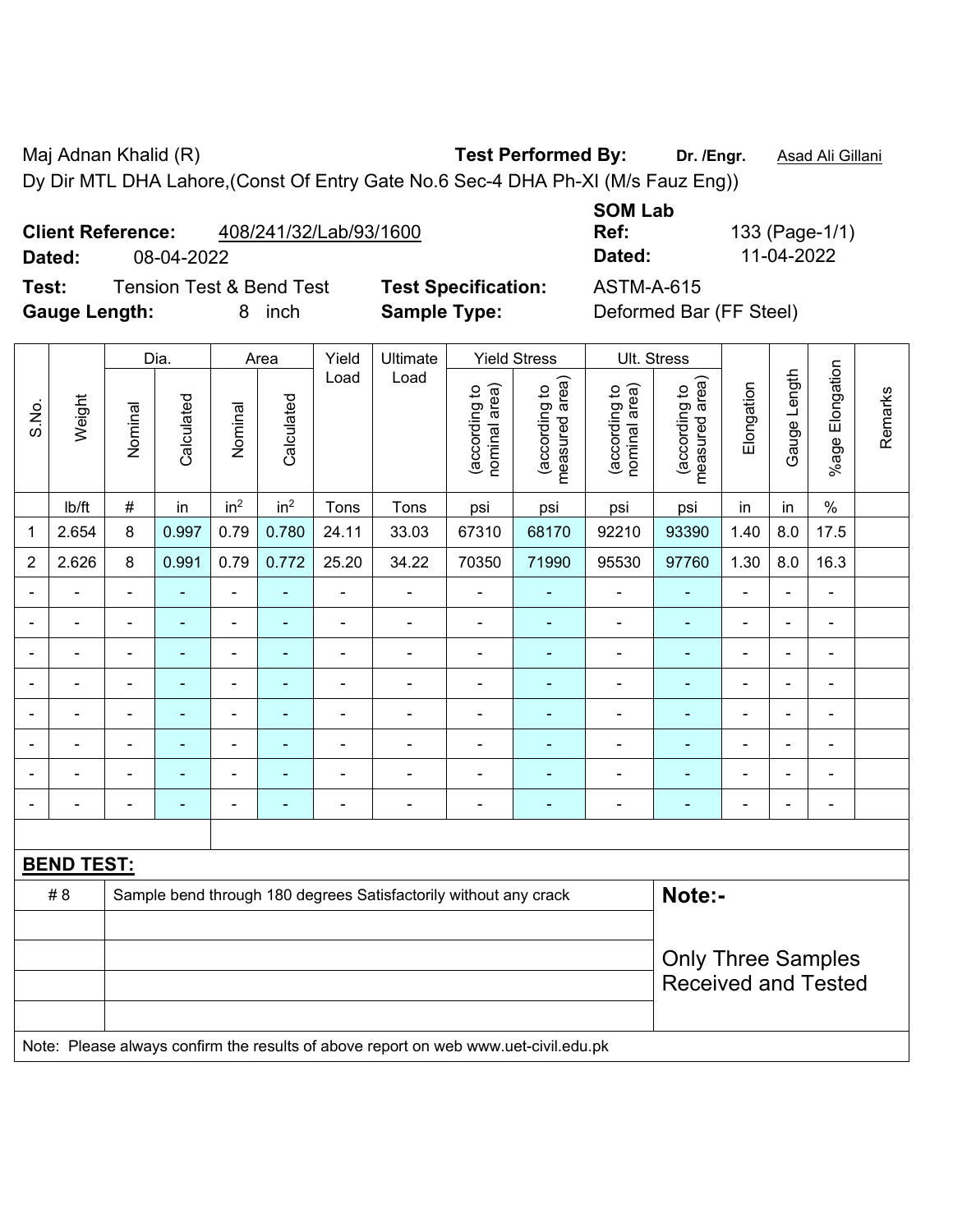M. Saleem **Test Performed By:** Dr. /Engr. **SAsad Ali Gillani** By: Dr. /Engr. **SAsad Ali Gillani** 

Construction Company Engrs & Contractors, Sheikhupura.

| <b>Client Reference:</b> | Nil |
|--------------------------|-----|
|--------------------------|-----|

**Test:** Tension Test & Bend Test **Test Specification:** ASTM-A-615 **Gauge Length:** 8 inch **Sample Type:** Deformed Bar

**SOM Lab Ref:** 134 (Page-1/1) **Dated:** 11-04-2022 **Dated:** 11-04-2022

|                |                   |                | Dia.                     |                 | Area            | Yield                    | Ultimate<br><b>Yield Stress</b><br>Load                                             |                                |                                 |                                | Ult. Stress                     |                |              |                              |         |
|----------------|-------------------|----------------|--------------------------|-----------------|-----------------|--------------------------|-------------------------------------------------------------------------------------|--------------------------------|---------------------------------|--------------------------------|---------------------------------|----------------|--------------|------------------------------|---------|
| S.No.          | Weight            | Nominal        | Calculated               | Nominal         | Calculated      | Load                     |                                                                                     | nominal area)<br>(according to | measured area)<br>(according to | (according to<br>nominal area) | (according to<br>measured area) | Elongation     | Gauge Length | Elongation<br>$%$ age        | Remarks |
|                | lb/ft             | #              | in                       | in <sup>2</sup> | in <sup>2</sup> | Tons                     | Tons                                                                                | psi                            | psi                             | psi                            | psi                             | in             | in           | $\%$                         |         |
| 1              | 2.630             | 8              | 0.992                    | 0.79            | 0.773           | 24.03                    | 33.54                                                                               | 67080                          | 68550                           | 93630                          | 95690                           | 1.50           | 8.0          | 18.8                         |         |
| $\overline{2}$ | 1.438             | 6              | 0.734                    | 0.44            | 0.423           | 14.22                    | 20.41                                                                               | 71280                          | 74140                           | 102290                         | 106400                          | 1.20           | 8.0          | 15.0                         |         |
| 3              | 0.650             | 4              | 0.493                    | 0.20            | 0.191           | 6.85                     | 9.14                                                                                | 75540                          | 79100                           | 100830                         | 105580                          | 1.20           | 8.0          | 15.0                         |         |
|                |                   |                |                          |                 |                 |                          | $\blacksquare$                                                                      |                                |                                 |                                |                                 |                |              | $\blacksquare$               |         |
| Ē,             |                   |                | $\blacksquare$           | ÷               | ٠               | $\blacksquare$           | $\blacksquare$                                                                      | $\blacksquare$                 | $\blacksquare$                  | $\blacksquare$                 | ä,                              | $\blacksquare$ |              | ÷                            |         |
|                | $\overline{a}$    | $\blacksquare$ | $\blacksquare$           | $\blacksquare$  | $\blacksquare$  | ÷                        | ÷                                                                                   | $\blacksquare$                 | $\blacksquare$                  | $\overline{\phantom{a}}$       | $\blacksquare$                  |                |              | $\blacksquare$               |         |
|                | $\blacksquare$    | $\blacksquare$ | ä,                       | $\blacksquare$  | $\blacksquare$  | $\blacksquare$           | ä,                                                                                  | $\blacksquare$                 | ۰                               | $\blacksquare$                 | $\blacksquare$                  | $\blacksquare$ |              | $\blacksquare$               |         |
|                |                   |                |                          |                 |                 | $\overline{\phantom{a}}$ | ÷                                                                                   | $\blacksquare$                 |                                 | $\blacksquare$                 | $\overline{a}$                  | $\blacksquare$ |              | $\overline{a}$               |         |
|                |                   |                |                          |                 |                 |                          |                                                                                     |                                |                                 |                                |                                 |                |              |                              |         |
| $\blacksquare$ |                   |                | $\overline{\phantom{0}}$ | ÷               |                 |                          | ÷                                                                                   | $\blacksquare$                 | $\blacksquare$                  | $\blacksquare$                 | $\blacksquare$                  | $\blacksquare$ |              | $\qquad \qquad \blacksquare$ |         |
|                |                   |                |                          |                 |                 |                          |                                                                                     |                                |                                 |                                |                                 |                |              |                              |         |
|                | <b>BEND TEST:</b> |                |                          |                 |                 |                          |                                                                                     |                                |                                 |                                |                                 |                |              |                              |         |
|                | # 8               |                |                          |                 |                 |                          | Sample bend through 180 degrees Satisfactorily without any crack                    |                                |                                 |                                | Note:-                          |                |              |                              |         |
|                | #6                |                |                          |                 |                 |                          | Sample bend through 180 degrees Satisfactorily without any crack                    |                                |                                 |                                |                                 |                |              |                              |         |
|                | #4                |                |                          |                 |                 |                          | Sample bend through 180 degrees Satisfactorily without any crack                    |                                |                                 |                                | <b>Only Six Samples</b>         |                |              |                              |         |
|                |                   |                |                          |                 |                 |                          |                                                                                     |                                |                                 |                                | <b>Received and Tested</b>      |                |              |                              |         |
|                |                   |                |                          |                 |                 |                          |                                                                                     |                                |                                 |                                |                                 |                |              |                              |         |
|                |                   |                |                          |                 |                 |                          | Note: Please always confirm the results of above report on web www.uet-civil.edu.pk |                                |                                 |                                |                                 |                |              |                              |         |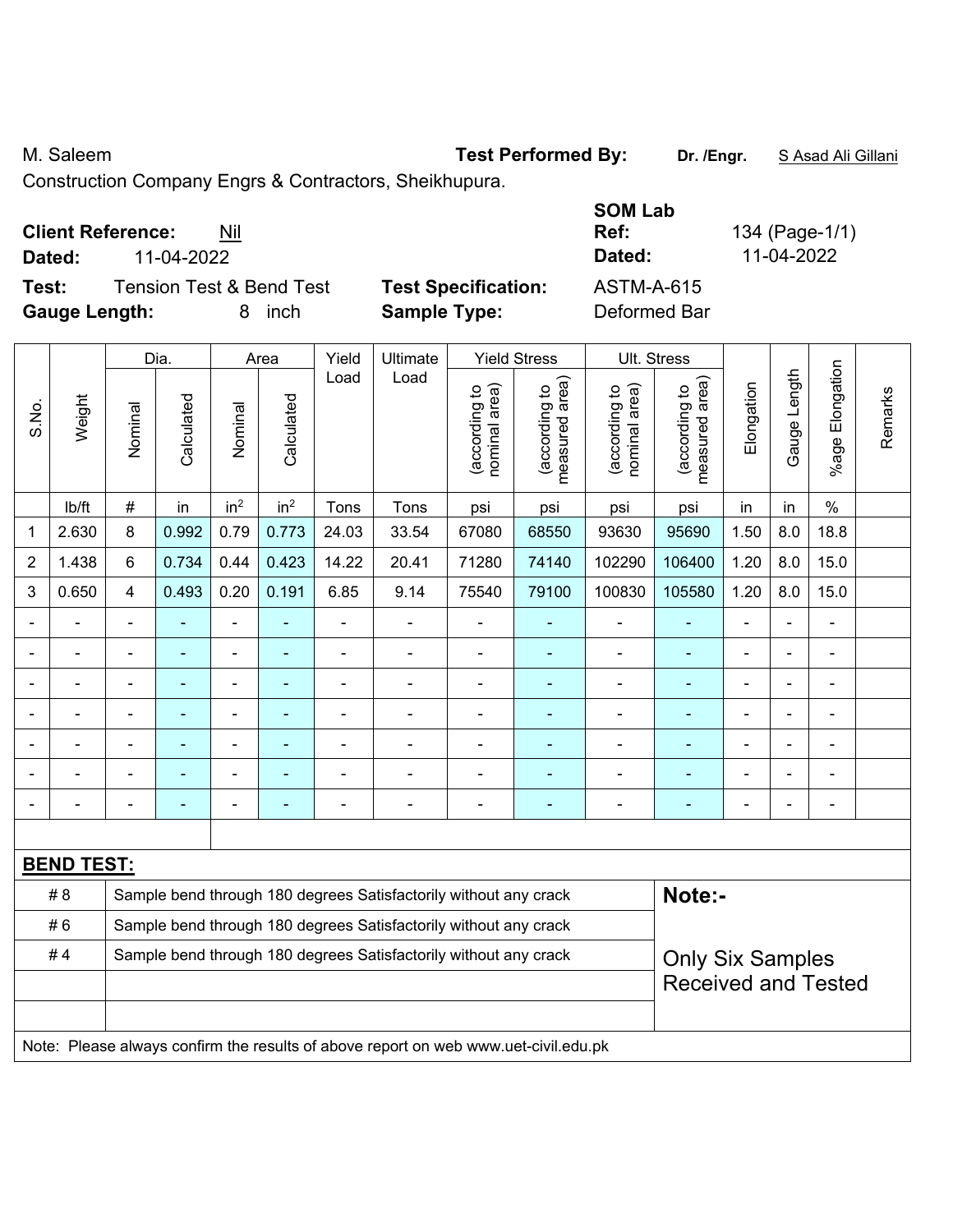# SAMR Hospital **Test Performed By:** Dr. /Engr. **Asad Ali Gillani** CAMR Hospital

Sialkot.(Const Of SAMR Hospital-Sialkot)

### **Client Reference:** Nil

**Test:** Tension Test & Bend Test **Test Specification:** ASTM-A-615 **Gauge Length:** 8 inch **Sample Type:** Deformed Bar (FF Steel)

|                          |                                 |                       | <b>SOM Lab</b>    |                |
|--------------------------|---------------------------------|-----------------------|-------------------|----------------|
|                          | <b>Client Reference:</b><br>Nil |                       | Ref:              | 135 (Page-1/1) |
| Dated:                   | 28-03-2022                      |                       | Dated:            | 11-04-2022     |
| <b>The Second Second</b> | T TIOPITI                       | _____________________ | * ^ T * * * ^ * F |                |

|                |                   | Dia.<br><b>Yield Stress</b><br>Yield<br>Ultimate<br>Area<br>Load<br>Load   |            |                              |                 |                |                                                                                     |                                |                                 | Ult. Stress                    |                                 |                |                |                         |         |
|----------------|-------------------|----------------------------------------------------------------------------|------------|------------------------------|-----------------|----------------|-------------------------------------------------------------------------------------|--------------------------------|---------------------------------|--------------------------------|---------------------------------|----------------|----------------|-------------------------|---------|
| S.No.          | Weight            | Nominal                                                                    | Calculated | Nominal                      | Calculated      |                |                                                                                     | nominal area)<br>(according to | (according to<br>measured area) | (according to<br>nominal area) | measured area)<br>(according to | Elongation     | Gauge Length   | Elongation<br>$%$ age I | Remarks |
|                | Ib/ft             | $\#$                                                                       | in         | in <sup>2</sup>              | in <sup>2</sup> | Tons           | Tons                                                                                | psi                            | psi                             | psi                            | psi                             | in             | in             | $\%$                    |         |
| 1              | 1.525             | $\,6\,$                                                                    | 0.755      | 0.44                         | 0.448           | 15.19          | 20.08                                                                               | 76130                          | 74770                           | 100660                         | 98860                           | 1.10           | 8.0            | 13.8                    |         |
| $\overline{2}$ | 1.481             | $6\phantom{1}$                                                             | 0.744      | 0.44                         | 0.435           | 14.75          | 19.47                                                                               | 73940                          | 74790                           | 97590                          | 98710                           | 1.30           | 8.0            | 16.3                    |         |
| 3              | 0.646             | 4                                                                          | 0.492      | 0.20                         | 0.190           | 6.29           | 8.87                                                                                | 69360                          | 73010                           | 97800                          | 102940                          | 1.30           | 8.0            | 16.3                    |         |
| $\overline{4}$ | 0.674             | 4                                                                          | 0.502      | 0.20                         | 0.198           | 6.63           | 9.30                                                                                | 73070                          | 73810                           | 102520                         | 103550                          | 1.30           | 8.0            | 16.3                    |         |
|                |                   | $\blacksquare$                                                             |            | $\blacksquare$               | $\blacksquare$  | $\blacksquare$ | ä,                                                                                  | $\blacksquare$                 | $\blacksquare$                  | $\blacksquare$                 | ÷                               | $\blacksquare$ | ä,             | ä,                      |         |
|                |                   | $\blacksquare$                                                             | ۰          | $\qquad \qquad \blacksquare$ | $\blacksquare$  |                | $\overline{a}$                                                                      | $\overline{\phantom{a}}$       | $\blacksquare$                  | $\overline{\phantom{a}}$       | $\blacksquare$                  | $\blacksquare$ | ÷,             | $\blacksquare$          |         |
|                |                   | $\blacksquare$                                                             | ÷          | $\blacksquare$               | $\blacksquare$  | $\blacksquare$ | $\blacksquare$                                                                      | $\blacksquare$                 | $\blacksquare$                  | $\overline{\phantom{a}}$       | $\blacksquare$                  | $\blacksquare$ | $\blacksquare$ | $\blacksquare$          |         |
|                |                   |                                                                            |            |                              | $\blacksquare$  | $\blacksquare$ |                                                                                     |                                | ۰                               |                                | ۰                               |                |                | $\blacksquare$          |         |
|                |                   |                                                                            |            | ÷                            | ä,              |                |                                                                                     |                                | ۰                               |                                | ä,                              | $\overline{a}$ | $\blacksquare$ | $\blacksquare$          |         |
|                |                   |                                                                            |            | ÷                            | $\overline{a}$  | $\blacksquare$ | ÷                                                                                   | $\overline{a}$                 | ۰                               |                                | $\blacksquare$                  |                | ä,             | $\blacksquare$          |         |
|                |                   |                                                                            |            |                              |                 |                |                                                                                     |                                |                                 |                                |                                 |                |                |                         |         |
|                | <b>BEND TEST:</b> |                                                                            |            |                              |                 |                |                                                                                     |                                |                                 |                                |                                 |                |                |                         |         |
|                | #6                | Note:-<br>Sample bend through 180 degrees Satisfactorily without any crack |            |                              |                 |                |                                                                                     |                                |                                 |                                |                                 |                |                |                         |         |
|                | #4                |                                                                            |            |                              |                 |                | Sample bend through 180 degrees Satisfactorily without any crack                    |                                |                                 |                                |                                 |                |                |                         |         |
|                |                   |                                                                            |            |                              |                 |                |                                                                                     |                                |                                 |                                | <b>Only Six Samples</b>         |                |                |                         |         |
|                |                   |                                                                            |            |                              |                 |                |                                                                                     |                                |                                 |                                | <b>Received and Tested</b>      |                |                |                         |         |
|                |                   |                                                                            |            |                              |                 |                |                                                                                     |                                |                                 |                                |                                 |                |                |                         |         |
|                |                   |                                                                            |            |                              |                 |                | Note: Please always confirm the results of above report on web www.uet-civil.edu.pk |                                |                                 |                                |                                 |                |                |                         |         |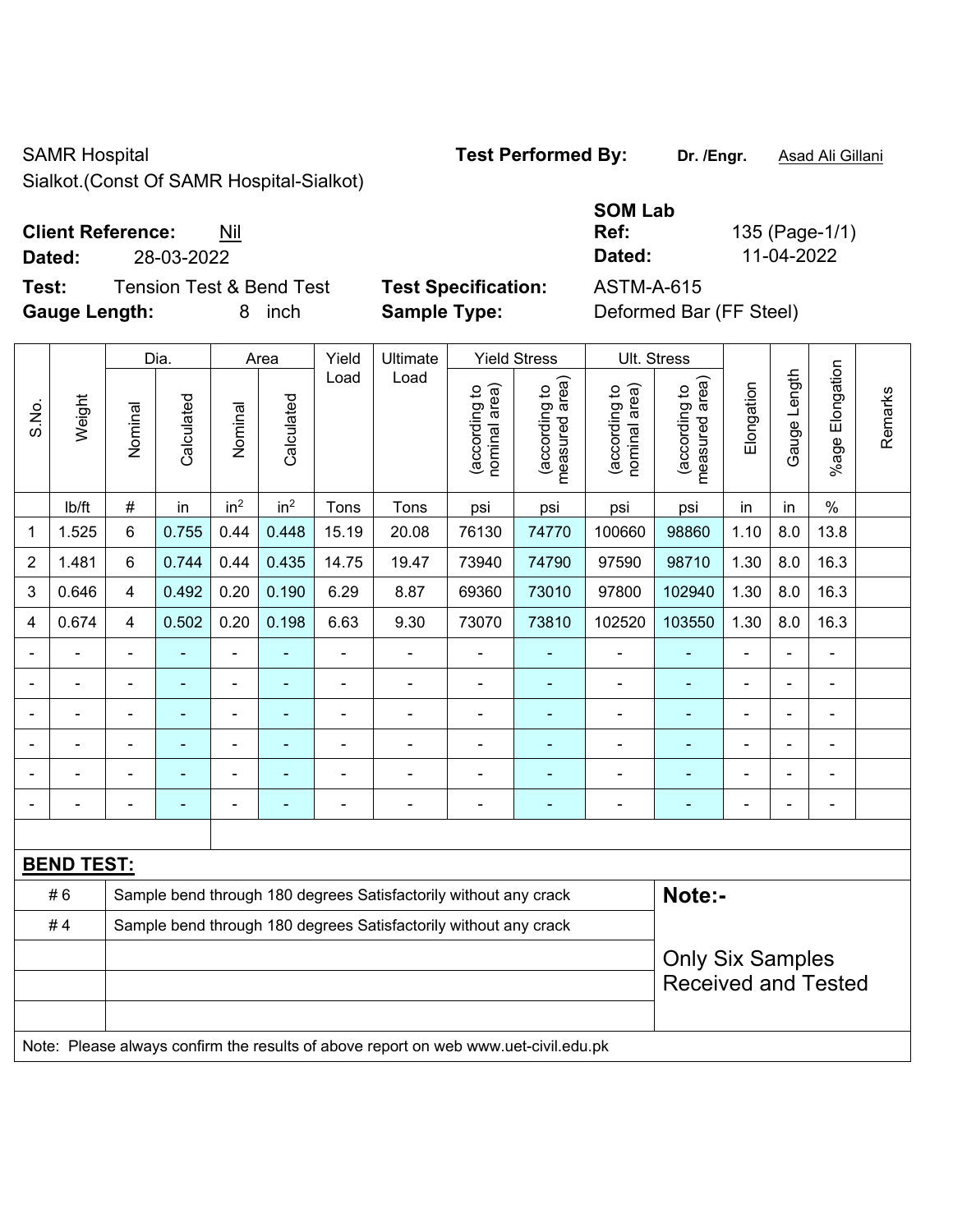Syed Hassan Raza **Test Performed By:** Dr. /Engr. **Asad Ali Gillani** Collection Association Collection Association H.No.1910-Y-Ph-7 DHA Lahore

**Client Reference:** Nil

**Test:** Tension Test & Bend Test **Test Specification:** ASTM-A-615 **Gauge Length:** 8 inch **Sample Type:** Deformed Bar

**SOM Lab Ref:** 136 (Page-1/1) **Dated:** 11-04-2022 **Dated:** 11-04-2022

|                |                   |                | Dia.                     |                 | Area            | Yield          | Ultimate                                                                            |                                | <b>Yield Stress</b>             |                                | Ult. Stress                     |                |                |                              |         |
|----------------|-------------------|----------------|--------------------------|-----------------|-----------------|----------------|-------------------------------------------------------------------------------------|--------------------------------|---------------------------------|--------------------------------|---------------------------------|----------------|----------------|------------------------------|---------|
| S.No.          | Weight            | Nominal        | Calculated               | Nominal         | Calculated      | Load           | Load                                                                                | nominal area)<br>(according to | (according to<br>measured area) | (according to<br>nominal area) | (according to<br>measured area) | Elongation     | Gauge Length   | Elongation<br>$%$ age        | Remarks |
|                | Ib/ft             | $\#$           | in                       | in <sup>2</sup> | in <sup>2</sup> | Tons           | Tons                                                                                | psi                            | psi                             | psi                            | psi                             | in             | in             | $\frac{0}{0}$                |         |
| 1              | 1.509             | 6              | 0.751                    | 0.44            | 0.443           | 14.80          | 18.67                                                                               | 74190                          | 73690                           | 93610                          | 92970                           | 1.30           | 8.0            | 16.3                         |         |
| $\overline{2}$ | 0.667             | $\overline{4}$ | 0.500                    | 0.20            | 0.196           | 7.70           | 9.99                                                                                | 84870                          | 86600                           | 110160                         | 112410                          | 0.90           | 8.0            | 11.3                         |         |
|                |                   | $\blacksquare$ |                          | $\blacksquare$  |                 | $\blacksquare$ | ä,                                                                                  | $\blacksquare$                 |                                 | $\blacksquare$                 |                                 |                | $\blacksquare$ | $\blacksquare$               |         |
|                |                   | $\blacksquare$ | $\blacksquare$           | $\blacksquare$  | $\blacksquare$  | $\blacksquare$ | $\blacksquare$                                                                      | $\blacksquare$                 | ÷                               | $\blacksquare$                 | ٠                               | $\blacksquare$ | $\blacksquare$ | $\qquad \qquad \blacksquare$ |         |
| $\blacksquare$ | $\blacksquare$    | $\blacksquare$ | $\blacksquare$           | $\blacksquare$  | $\blacksquare$  | $\blacksquare$ | $\overline{\phantom{a}}$                                                            | $\blacksquare$                 | ٠                               | $\blacksquare$                 | $\blacksquare$                  | $\blacksquare$ | $\blacksquare$ | $\blacksquare$               |         |
|                | $\blacksquare$    | $\blacksquare$ | $\blacksquare$           | $\blacksquare$  | ۰               | $\blacksquare$ | ä,                                                                                  | $\blacksquare$                 | $\blacksquare$                  | $\blacksquare$                 | ÷                               | ä,             | $\blacksquare$ | ÷,                           |         |
|                |                   | $\blacksquare$ | $\blacksquare$           | $\blacksquare$  | ۰               | $\blacksquare$ | ä,                                                                                  | $\blacksquare$                 |                                 | $\blacksquare$                 | ä,                              | $\blacksquare$ |                | ä,                           |         |
|                |                   | $\blacksquare$ |                          | $\blacksquare$  | ۰               | $\blacksquare$ | ÷                                                                                   | $\blacksquare$                 |                                 | $\blacksquare$                 | ÷                               |                |                | ÷                            |         |
|                |                   | $\blacksquare$ | $\blacksquare$           | $\blacksquare$  | ٠               | $\blacksquare$ | $\blacksquare$                                                                      | $\blacksquare$                 | $\blacksquare$                  | $\blacksquare$                 | ۰                               | $\blacksquare$ | $\blacksquare$ | ÷                            |         |
| $\blacksquare$ |                   |                | $\overline{\phantom{0}}$ | $\blacksquare$  | ۰               | $\blacksquare$ | $\blacksquare$                                                                      | $\blacksquare$                 | $\blacksquare$                  | $\blacksquare$                 | $\blacksquare$                  | $\blacksquare$ | $\blacksquare$ | ÷,                           |         |
|                |                   |                |                          |                 |                 |                |                                                                                     |                                |                                 |                                |                                 |                |                |                              |         |
|                | <b>BEND TEST:</b> |                |                          |                 |                 |                |                                                                                     |                                |                                 |                                |                                 |                |                |                              |         |
|                |                   |                | No Bend test performed   |                 |                 |                |                                                                                     |                                |                                 |                                | Note:-                          |                |                |                              |         |
|                |                   |                |                          |                 |                 |                |                                                                                     |                                |                                 |                                |                                 |                |                |                              |         |
|                |                   |                |                          |                 |                 |                |                                                                                     |                                |                                 |                                | <b>Only Two Samples</b>         |                |                |                              |         |
|                |                   |                |                          |                 |                 |                |                                                                                     |                                |                                 |                                | <b>Received and Tested</b>      |                |                |                              |         |
|                |                   |                |                          |                 |                 |                |                                                                                     |                                |                                 |                                |                                 |                |                |                              |         |
|                |                   |                |                          |                 |                 |                | Note: Please always confirm the results of above report on web www.uet-civil.edu.pk |                                |                                 |                                |                                 |                |                |                              |         |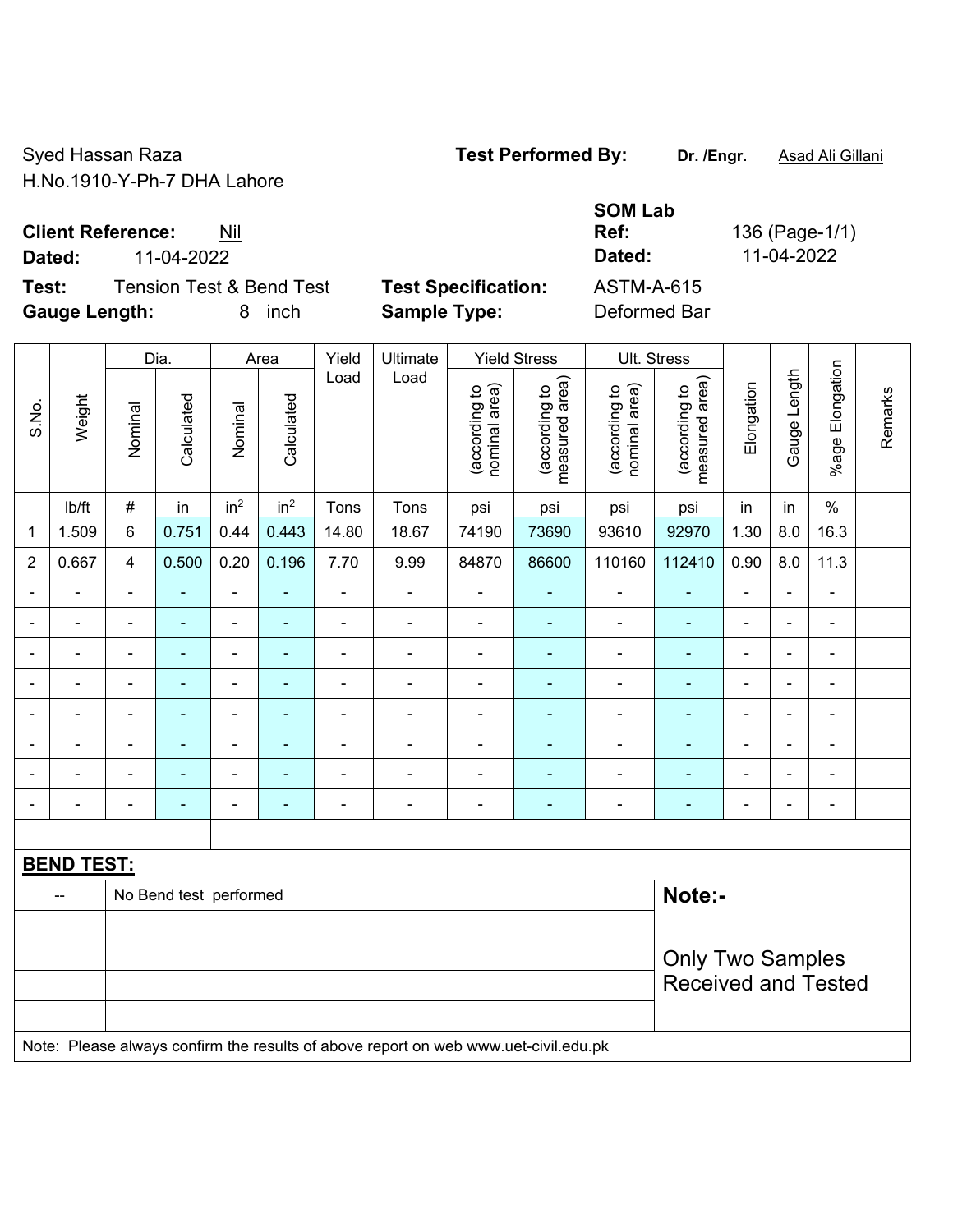#### Naeem Akhtar **Test Performed By:** Dr. /Engr. **Asad Ali Gillani** Calculani

Dir, Usman Ibrahim Construction. Lahore

### **Client Reference:** Nil

**Test:** Tension Test & Bend Test **Test Specification: Gauge Length:** 8 inch **Sample Type:** Deformed Bar

|        | <b>Client Reference:</b> | Nil                                 |                            | <b>SOM Lab</b><br>Ref: | 137 (Page-1/1) |
|--------|--------------------------|-------------------------------------|----------------------------|------------------------|----------------|
| Dated: | 11-04-2022               |                                     |                            | Dated:                 | 11-04-2022     |
| Test:  |                          | <b>Tension Test &amp; Bend Test</b> | <b>Test Specification:</b> | ASTM-A-615             |                |
|        | Gauge Length:            | 8 inch                              | Sample Type:               | Deformed Bar           |                |

|                |                   |                          | Dia.           |                          | Area            | Yield          | Ultimate                                                                            |                                | <b>Yield Stress</b>             |                                | Ult. Stress                     |                |                |                      |         |
|----------------|-------------------|--------------------------|----------------|--------------------------|-----------------|----------------|-------------------------------------------------------------------------------------|--------------------------------|---------------------------------|--------------------------------|---------------------------------|----------------|----------------|----------------------|---------|
| S.No.          | Weight            | Nominal                  | Calculated     | Nominal                  | Calculated      | Load           | Load                                                                                | nominal area)<br>(according to | measured area)<br>(according to | (according to<br>nominal area) | (according to<br>measured area) | Elongation     | Gauge Length   | Elongation<br>$%age$ | Remarks |
|                | Ib/ft             | #                        | in             | in <sup>2</sup>          | in <sup>2</sup> | Tons           | Tons                                                                                | psi                            | psi                             | psi                            | psi                             | in             | in             | $\%$                 |         |
| 1              | 0.653             | $\overline{4}$           | 0.494          | 0.20                     | 0.192           | 6.22           | 8.28                                                                                | 68570                          | 71430                           | 91280                          | 95080                           | 1.20           | 8.0            | 15.0                 |         |
| $\overline{2}$ | 0.656             | $\overline{4}$           | 0.496          | 0.20                     | 0.193           | 6.24           | 8.36                                                                                | 68800                          | 71290                           | 92180                          | 95520                           | 1.20           | $8.0\,$        | 15.0                 |         |
| $\blacksquare$ | ÷.                | $\blacksquare$           | ÷,             | $\blacksquare$           | $\blacksquare$  | $\blacksquare$ | $\blacksquare$                                                                      | $\blacksquare$                 | $\blacksquare$                  | ÷,                             | $\blacksquare$                  | $\blacksquare$ | $\blacksquare$ | $\blacksquare$       |         |
| $\blacksquare$ | ÷,                | $\blacksquare$           | ÷,             | $\blacksquare$           | $\blacksquare$  | $\blacksquare$ | $\frac{1}{2}$                                                                       | $\overline{\phantom{a}}$       | $\blacksquare$                  | $\qquad \qquad \blacksquare$   | $\blacksquare$                  | ä,             | $\blacksquare$ | $\blacksquare$       |         |
| $\blacksquare$ | $\blacksquare$    | $\blacksquare$           | ÷,             | $\blacksquare$           | $\blacksquare$  | $\blacksquare$ | $\blacksquare$                                                                      | $\blacksquare$                 | $\blacksquare$                  | $\blacksquare$                 | $\blacksquare$                  | $\blacksquare$ | $\blacksquare$ | $\blacksquare$       |         |
| $\blacksquare$ | ÷.                | $\blacksquare$           | $\blacksquare$ | $\blacksquare$           | ä,              | ä,             | ÷.                                                                                  | $\blacksquare$                 | ۰                               | $\blacksquare$                 | $\blacksquare$                  | ä,             | $\blacksquare$ | ÷,                   |         |
|                |                   | $\blacksquare$           | $\blacksquare$ |                          | $\blacksquare$  | $\blacksquare$ | ۰                                                                                   | $\blacksquare$                 | $\blacksquare$                  | ۰                              | $\blacksquare$                  | $\blacksquare$ |                | $\blacksquare$       |         |
| $\blacksquare$ | $\blacksquare$    | $\blacksquare$           | ٠              | $\blacksquare$           | ٠               | $\blacksquare$ | $\blacksquare$                                                                      | $\blacksquare$                 | ٠                               | $\blacksquare$                 | $\blacksquare$                  | $\blacksquare$ | $\blacksquare$ | $\blacksquare$       |         |
| $\blacksquare$ | ÷                 | $\blacksquare$           |                | $\overline{a}$           | ä,              |                | $\blacksquare$                                                                      | $\blacksquare$                 | ۰                               | $\blacksquare$                 | $\blacksquare$                  | $\blacksquare$ | $\blacksquare$ | $\blacksquare$       |         |
| $\blacksquare$ | $\blacksquare$    | $\overline{\phantom{a}}$ | $\blacksquare$ | $\overline{\phantom{a}}$ | ٠               | $\blacksquare$ | $\overline{a}$                                                                      | $\blacksquare$                 | ÷                               | $\overline{\phantom{a}}$       | $\blacksquare$                  | $\blacksquare$ | $\blacksquare$ | $\blacksquare$       |         |
|                |                   |                          |                |                          |                 |                |                                                                                     |                                |                                 |                                |                                 |                |                |                      |         |
|                | <b>BEND TEST:</b> |                          |                |                          |                 |                |                                                                                     |                                |                                 |                                |                                 |                |                |                      |         |
|                | #4                |                          |                |                          |                 |                | Sample bend through 180 degrees Satisfactorily without any crack                    |                                |                                 |                                | Note:-                          |                |                |                      |         |
|                |                   |                          |                |                          |                 |                |                                                                                     |                                |                                 |                                |                                 |                |                |                      |         |
|                |                   |                          |                |                          |                 |                |                                                                                     |                                |                                 |                                | <b>Only Three Samples</b>       |                |                |                      |         |
|                |                   |                          |                |                          |                 |                |                                                                                     |                                |                                 |                                | <b>Received and Tested</b>      |                |                |                      |         |
|                |                   |                          |                |                          |                 |                |                                                                                     |                                |                                 |                                |                                 |                |                |                      |         |
|                |                   |                          |                |                          |                 |                | Note: Please always confirm the results of above report on web www.uet-civil.edu.pk |                                |                                 |                                |                                 |                |                |                      |         |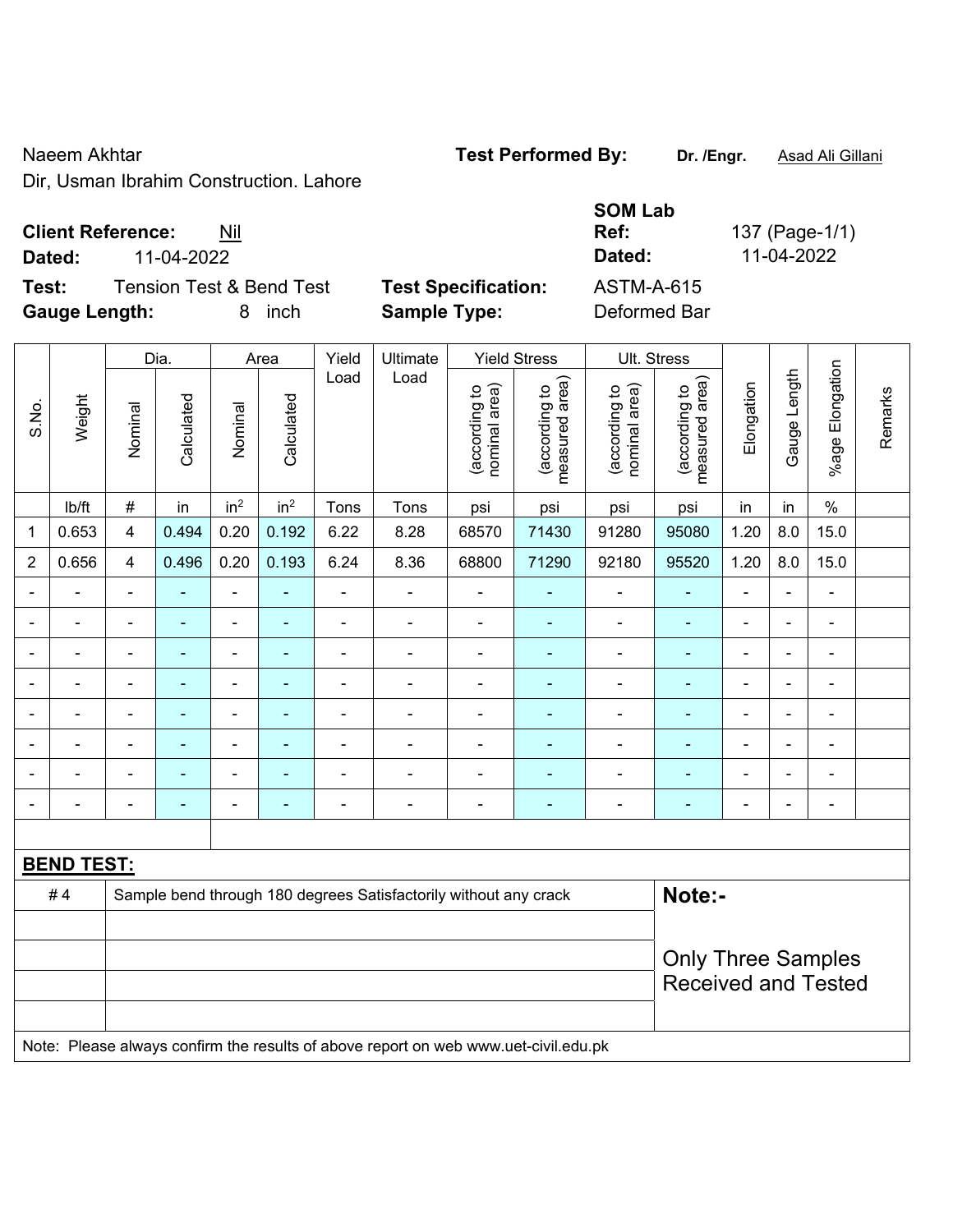#### Naeem Akhtar **Test Performed By:** Dr. /Engr. **SAsad Ali Gillani** Collection Act New York Research Assembly Dr. /Engr. **SAsad Ali Gillani**

Director, Usman Ibrahim Construction,Lahore

### **Client Reference:** Nil

**Test:** Tension Test & Bend Test Test Specification: Gauge Length: **8** inch **Sample Type:** 

|                      | <b>Client Reference:</b> | Nil                                 |                            | <b>SOM Lab</b><br>Ref: | 138 (Page-1/1) |
|----------------------|--------------------------|-------------------------------------|----------------------------|------------------------|----------------|
| Dated:               | 11-04-2022               |                                     |                            | Dated:                 | 11-04-2022     |
| Test:                |                          | <b>Tension Test &amp; Bend Test</b> | <b>Test Specification:</b> | ASTM-A-615             |                |
| <b>Gauge Length:</b> |                          | ınch                                | <b>Sample Type:</b>        | Deformed Bar           |                |

|                |                   |                | Dia.           |                 | Area            | Yield          | Ultimate                                                                            |                                | <b>Yield Stress</b>             |                                | Ult. Stress                                           |                |              |                          |         |
|----------------|-------------------|----------------|----------------|-----------------|-----------------|----------------|-------------------------------------------------------------------------------------|--------------------------------|---------------------------------|--------------------------------|-------------------------------------------------------|----------------|--------------|--------------------------|---------|
| S.No.          | Weight            | Nominal        | Calculated     | Nominal         | Calculated      | Load           | Load                                                                                | (according to<br>nominal area) | (according to<br>measured area) | (according to<br>nominal area) | (according to<br>measured area)                       | Elongation     | Gauge Length | Elongation<br>$%$ age    | Remarks |
|                | lb/ft             | $\#$           | in             | in <sup>2</sup> | in <sup>2</sup> | Tons           | Tons                                                                                | psi                            | psi                             | psi                            | psi                                                   | in             | in           | $\%$                     |         |
| 1              | 2.614             | 8              | 0.989          | 0.79            | 0.768           | 26.20          | 37.21                                                                               | 73140                          | 75230                           | 103870                         | 106850                                                | 1.30           | 8.0          | 16.3                     |         |
| $\overline{2}$ | 2.611             | 8              | 0.988          | 0.79            | 0.767           | 25.99          | 35.47                                                                               | 72570                          | 74750                           | 99030                          | 102000                                                | 1.50           | 8.0          | 18.8                     |         |
| 3              | 1.477             | 6              | 0.743          | 0.44            | 0.434           | 14.19          | 19.37                                                                               | 71130                          | 72110                           | 97080                          | 98420                                                 | 1.50           | 8.0          | 18.8                     |         |
| 4              | 1.480             | 6              | 0.744          | 0.44            | 0.435           | 14.90          | 19.83                                                                               | 74700                          | 75560                           | 99380                          | 100520                                                | 1.30           | 8.0          | 16.3                     |         |
|                |                   | ä,             | ÷,             | $\blacksquare$  |                 | $\blacksquare$ | $\blacksquare$                                                                      | $\blacksquare$                 |                                 | $\blacksquare$                 | $\blacksquare$                                        | ä,             |              | ÷,                       |         |
|                | ÷,                | ä,             | $\blacksquare$ | ÷               | Ξ               | $\blacksquare$ | ÷                                                                                   | $\blacksquare$                 | $\blacksquare$                  | $\blacksquare$                 | ÷                                                     | ä,             |              | ÷,                       |         |
|                |                   |                |                |                 |                 |                | $\blacksquare$                                                                      | $\blacksquare$                 | $\blacksquare$                  | $\blacksquare$                 | ۰                                                     | $\blacksquare$ |              | ä,                       |         |
|                |                   |                |                |                 |                 |                | $\blacksquare$                                                                      | $\blacksquare$                 |                                 | ä,                             | $\blacksquare$                                        |                |              | ä,                       |         |
|                |                   |                | $\blacksquare$ | ä,              |                 |                | $\blacksquare$                                                                      | $\blacksquare$                 | ä,                              | ä,                             | ۰                                                     | $\blacksquare$ |              | $\blacksquare$           |         |
|                |                   | $\blacksquare$ | ٠              | $\blacksquare$  |                 | $\blacksquare$ | $\blacksquare$                                                                      | $\blacksquare$                 | ٠                               | $\blacksquare$                 | $\blacksquare$                                        | $\blacksquare$ |              | $\overline{\phantom{a}}$ |         |
|                |                   |                |                |                 |                 |                |                                                                                     |                                |                                 |                                |                                                       |                |              |                          |         |
|                | <b>BEND TEST:</b> |                |                |                 |                 |                |                                                                                     |                                |                                 |                                |                                                       |                |              |                          |         |
|                | # 8               |                |                |                 |                 |                | Sample bend through 180 degrees Satisfactorily without any crack                    |                                |                                 |                                | Note:-                                                |                |              |                          |         |
|                | #6                |                |                |                 |                 |                | Sample bend through 180 degrees Satisfactorily without any crack                    |                                |                                 |                                |                                                       |                |              |                          |         |
|                |                   |                |                |                 |                 |                |                                                                                     |                                |                                 |                                | <b>Only Six Samples</b><br><b>Received and Tested</b> |                |              |                          |         |
|                |                   |                |                |                 |                 |                | Note: Please always confirm the results of above report on web www.uet-civil.edu.pk |                                |                                 |                                |                                                       |                |              |                          |         |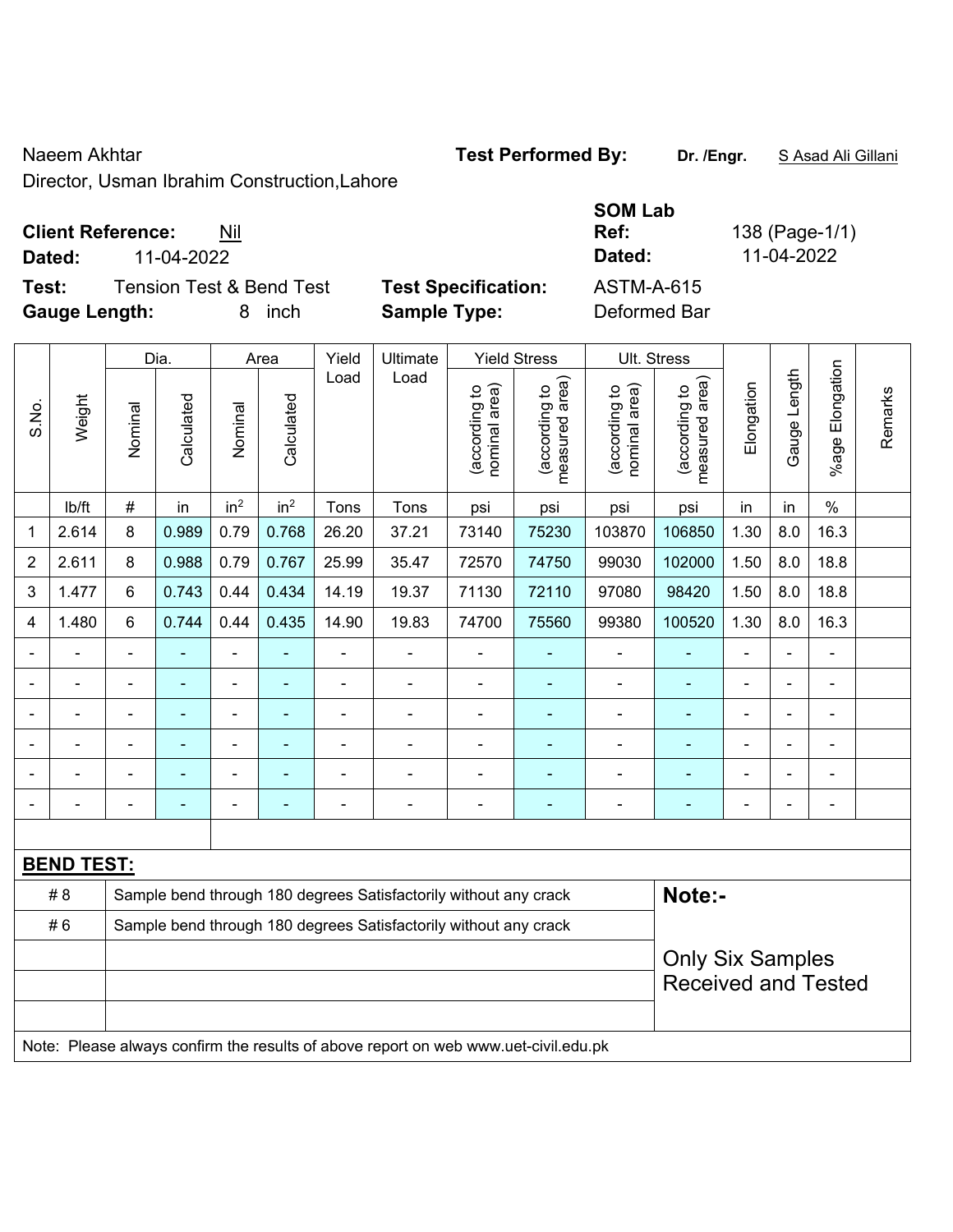Sohail Anjum **Test Performed By:** Dr. /Engr. **Rehan Ashraf** 

PM MS Tower,J4 Lahore (Const Of MS Tower At Plot 450,451 Johar Town Lahore)

### **Client Reference:** MST/UET/2022/S-002

**Test:** Tension Test & Bend Test **Test Specification:** ASTM-A-615 **Gauge Length:** 8 inch **Sample Type:** Deformed Bar (Amreli Steel)

|                          |                    | <b>SOM Lab</b> |              |
|--------------------------|--------------------|----------------|--------------|
| <b>Client Reference:</b> | MST/UET/2022/S-002 | Ref:           | 140 (Page-1/ |
| Dated:                   | 09-04-2022         | Dated:         | 11-04-2022   |
|                          |                    |                |              |

**Ref:** 140 (Page-1/1)

|                |                          |                                                                            | Dia.           |                 | Area            | Yield<br>Ultimate |                                                                                     | <b>Yield Stress</b>            |                                 |                                | Ult. Stress                                             |                |              |                 |         |
|----------------|--------------------------|----------------------------------------------------------------------------|----------------|-----------------|-----------------|-------------------|-------------------------------------------------------------------------------------|--------------------------------|---------------------------------|--------------------------------|---------------------------------------------------------|----------------|--------------|-----------------|---------|
| S.No.          | Weight                   | Nominal                                                                    | Calculated     | Nominal         | Calculated      | Load              | Load                                                                                | (according to<br>nominal area) | (according to<br>measured area) | (according to<br>nominal area) | (according to  <br>measured area)                       | Elongation     | Gauge Length | %age Elongation | Remarks |
|                | lb/ft                    | $\#$                                                                       | in             | in <sup>2</sup> | in <sup>2</sup> | Tons              | Tons                                                                                | psi                            | psi                             | psi                            | psi                                                     | in             | in           | $\%$            |         |
| 1              | 1.483                    | 6                                                                          | 0.745          | 0.44            | 0.436           | 16.11             | 19.44                                                                               | 80730                          | 81470                           | 97440                          | 98330                                                   | 1.40           | 8.0          | 17.5            |         |
| $\overline{2}$ | 1.485                    | 6                                                                          | 0.745          | 0.44            | 0.436           | 16.21             | 19.52                                                                               | 81240                          | 81990                           | 97850                          | 98750                                                   | 1.50           | 8.0          | 18.8            |         |
| $\blacksquare$ | $\blacksquare$           | $\blacksquare$                                                             | $\blacksquare$ | ä,              |                 | ä,                | ä,                                                                                  | $\blacksquare$                 | $\blacksquare$                  | $\blacksquare$                 | $\blacksquare$                                          | ä,             | ä,           | $\blacksquare$  |         |
| $\blacksquare$ | $\blacksquare$           | $\blacksquare$                                                             | ä,             | ÷,              |                 | $\blacksquare$    | ä,                                                                                  | $\blacksquare$                 | $\blacksquare$                  | $\blacksquare$                 | $\blacksquare$                                          | ä,             | ä,           | $\blacksquare$  |         |
|                | $\overline{\phantom{a}}$ | $\blacksquare$                                                             | $\blacksquare$ | ۰               |                 | $\blacksquare$    | ÷                                                                                   | $\blacksquare$                 | $\blacksquare$                  | $\blacksquare$                 | $\blacksquare$                                          | $\blacksquare$ | ÷            | $\blacksquare$  |         |
|                | $\blacksquare$           | $\blacksquare$                                                             | $\blacksquare$ | ÷,              |                 | $\blacksquare$    | ä,                                                                                  | ÷,                             | ٠                               | $\blacksquare$                 | $\blacksquare$                                          | $\blacksquare$ | i.           | $\blacksquare$  |         |
|                | ä,                       |                                                                            | ÷              | $\blacksquare$  |                 |                   | ä,                                                                                  | ä,                             | ٠                               | $\blacksquare$                 | ÷,                                                      |                |              | $\blacksquare$  |         |
|                | ä,                       |                                                                            |                | $\blacksquare$  |                 | $\blacksquare$    | $\blacksquare$                                                                      | $\blacksquare$                 | $\blacksquare$                  | $\blacksquare$                 |                                                         |                |              | L,              |         |
|                | $\blacksquare$           |                                                                            | ۰              | ÷               |                 |                   | $\blacksquare$                                                                      | $\blacksquare$                 | $\blacksquare$                  | $\blacksquare$                 | ۰                                                       |                |              | $\blacksquare$  |         |
| $\blacksquare$ |                          | $\blacksquare$                                                             | ۰              | ÷,              |                 | $\blacksquare$    | ÷                                                                                   | $\overline{\phantom{a}}$       | ٠                               | $\blacksquare$                 | $\blacksquare$                                          | $\blacksquare$ | ä,           | ÷,              |         |
|                |                          |                                                                            |                |                 |                 |                   |                                                                                     |                                |                                 |                                |                                                         |                |              |                 |         |
|                | <b>BEND TEST:</b>        |                                                                            |                |                 |                 |                   |                                                                                     |                                |                                 |                                |                                                         |                |              |                 |         |
|                | #6                       | Note:-<br>Sample bend through 180 degrees Satisfactorily without any crack |                |                 |                 |                   |                                                                                     |                                |                                 |                                |                                                         |                |              |                 |         |
|                |                          |                                                                            |                |                 |                 |                   |                                                                                     |                                |                                 |                                |                                                         |                |              |                 |         |
|                |                          |                                                                            |                |                 |                 |                   |                                                                                     |                                |                                 |                                | <b>Only Three Samples</b><br><b>Received and Tested</b> |                |              |                 |         |
|                |                          |                                                                            |                |                 |                 |                   |                                                                                     |                                |                                 |                                |                                                         |                |              |                 |         |
|                |                          |                                                                            |                |                 |                 |                   | Note: Please always confirm the results of above report on web www.uet-civil.edu.pk |                                |                                 |                                |                                                         |                |              |                 |         |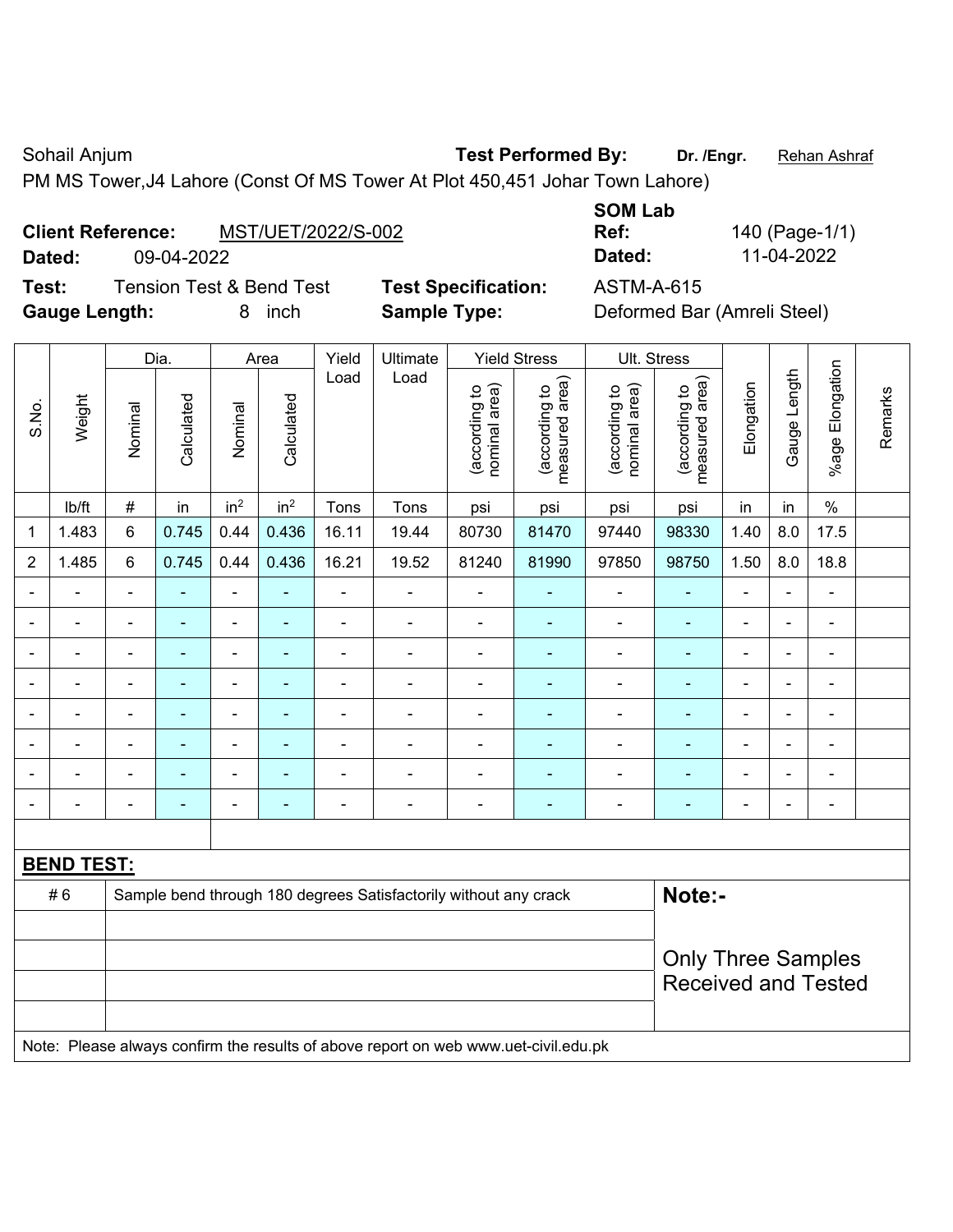Engr. Mian Mubashar Rafiq **Test Performed By: Dr. /Engr.** Asad Ali Gillani PM Union Developers Lhr.(const. Of Union Luxury Apartments,Etihad Town Lahore.)

#### **Client Reference:** UA/SO/2022/018 **Dated:** 08-04-2022 **Dated:** 11-04-2022

**Test:** Tension Test & Bend Test **Test Specification:** ASTM-A-615 **Gauge Length:** 8 inch **Sample Type:** Deformed Bar (Afco Steel)

|        | Ref:        |
|--------|-------------|
|        | Dated:      |
| ation: | 8 A R T N A |

**Ref:** 141 (Page-1/1)

|                |                   |                | Dia.                                                                       |                 | Area            | Yield<br>Ultimate |                                                                                     | <b>Yield Stress</b>           |                                 |                                | Ult. Stress                     |                |              |                          |         |
|----------------|-------------------|----------------|----------------------------------------------------------------------------|-----------------|-----------------|-------------------|-------------------------------------------------------------------------------------|-------------------------------|---------------------------------|--------------------------------|---------------------------------|----------------|--------------|--------------------------|---------|
| S.No.          | Weight            | Nominal        | Calculated                                                                 | Nominal         | Calculated      | Load              | Load                                                                                | nominal area)<br>according to | (according to<br>measured area) | nominal area)<br>(according to | (according to<br>measured area) | Elongation     | Gauge Length | %age Elongation          | Remarks |
|                | lb/ft             | #              | in                                                                         | in <sup>2</sup> | in <sup>2</sup> | Tons              | Tons                                                                                | psi                           | psi                             | psi                            | psi                             | in             | in           | $\frac{0}{0}$            |         |
| 1              | 1.513             | 6              | 0.753                                                                      | 0.44            | 0.445           | 17.53             | 20.61                                                                               | 87880                         | 86900                           | 103310                         | 102150                          | 1.10           | 8.0          | 13.8                     |         |
| $\overline{2}$ | 1.491             | 6              | 0.747                                                                      | 0.44            | 0.438           | 16.62             | 19.93                                                                               | 83290                         | 83670                           | 99890                          | 100350                          | 1.30           | 8.0          | 16.3                     |         |
| 3              | 1.480             | 6              | 0.744                                                                      | 0.44            | 0.435           | 16.92             | 20.51                                                                               | 84820                         | 85790                           | 102800                         | 103990                          | 1.10           | 8.0          | 13.8                     |         |
| 4              | 1.521             | 6              | 0.754                                                                      | 0.44            | 0.447           | 16.31             | 19.67                                                                               | 81750                         | 80470                           | 98610                          | 97070                           | 1.10           | 8.0          | 13.8                     |         |
|                |                   |                |                                                                            |                 |                 |                   |                                                                                     | $\blacksquare$                |                                 |                                |                                 | $\blacksquare$ |              | ä,                       |         |
|                |                   | ä,             | ÷,                                                                         | $\blacksquare$  |                 |                   | Ē,                                                                                  | $\blacksquare$                |                                 | $\blacksquare$                 |                                 | ä,             | ÷,           | ۰                        |         |
|                | ÷                 | $\blacksquare$ | $\blacksquare$                                                             | $\blacksquare$  | $\blacksquare$  | $\blacksquare$    | $\blacksquare$                                                                      | $\blacksquare$                | ÷                               | ÷                              | $\blacksquare$                  | $\blacksquare$ | i.           | $\overline{\phantom{0}}$ |         |
|                | $\blacksquare$    | -              | ä,                                                                         | $\overline{a}$  | $\blacksquare$  | $\blacksquare$    | ä,                                                                                  | $\blacksquare$                |                                 | ÷                              | $\blacksquare$                  | $\blacksquare$ |              | $\blacksquare$           |         |
|                |                   |                |                                                                            |                 |                 |                   | ä,                                                                                  | $\blacksquare$                |                                 | $\blacksquare$                 |                                 |                |              | $\blacksquare$           |         |
|                |                   |                |                                                                            |                 |                 |                   |                                                                                     |                               |                                 |                                |                                 |                |              | ÷,                       |         |
|                |                   |                |                                                                            |                 |                 |                   |                                                                                     |                               |                                 |                                |                                 |                |              |                          |         |
|                | <b>BEND TEST:</b> |                |                                                                            |                 |                 |                   |                                                                                     |                               |                                 |                                |                                 |                |              |                          |         |
|                | #6                |                | Note:-<br>Sample bend through 180 degrees Satisfactorily without any crack |                 |                 |                   |                                                                                     |                               |                                 |                                |                                 |                |              |                          |         |
|                | #6                |                | Sample bend through 180 degrees Satisfactorily without any crack           |                 |                 |                   |                                                                                     |                               |                                 |                                |                                 |                |              |                          |         |
|                |                   |                |                                                                            |                 |                 |                   |                                                                                     |                               |                                 |                                | <b>Only Six Samples</b>         |                |              |                          |         |
|                |                   |                |                                                                            |                 |                 |                   |                                                                                     |                               |                                 |                                | <b>Received and Tested</b>      |                |              |                          |         |
|                |                   |                |                                                                            |                 |                 |                   | Note: Please always confirm the results of above report on web www.uet-civil.edu.pk |                               |                                 |                                |                                 |                |              |                          |         |

**SOM Lab**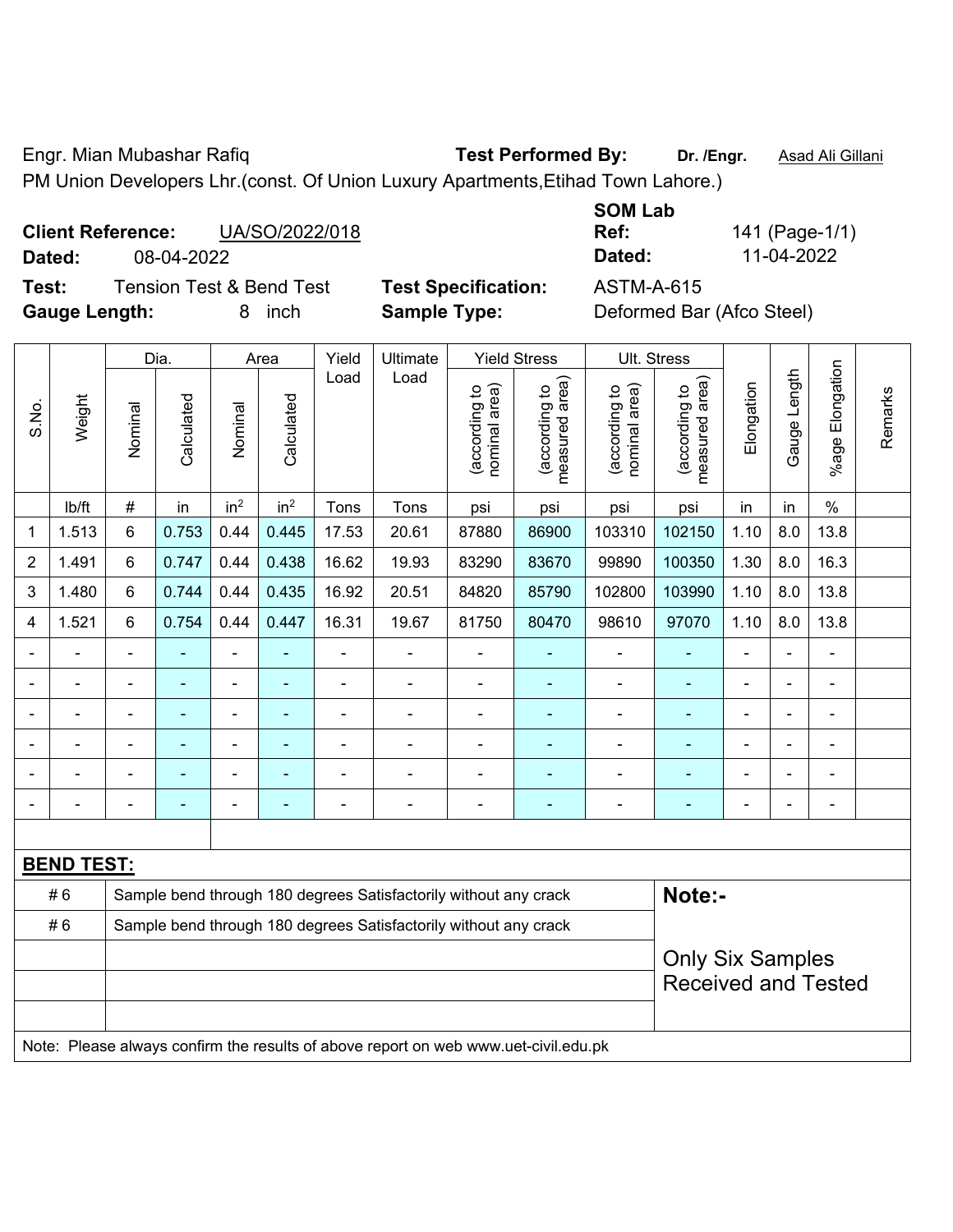Asif Pervaiz Butt **Test Performed By:** Dr. /Engr. **Asad Ali Gillani** Asif Pervaiz Butt RE AYQ Developers Pvt Ltd.

**Client Reference:** Nil

**Test:** Tension Test & Bend Test **Test Specification:** ASTM-A-615 **Gauge Length:** 8 inch **Sample Type:** Deformed Bar (AF Steel)

**SOM Lab Ref:** 142 (Page-1/1) **Dated:** 11-04-2022 **Dated:** 11-04-2022

|                |                                                                                     | Dia.<br>Area   |                | Yield<br>Ultimate        |                          | <b>Yield Stress</b>      | Ult. Stress                                                      |                                |                                 |                                |                                 |                              |                |                          |         |
|----------------|-------------------------------------------------------------------------------------|----------------|----------------|--------------------------|--------------------------|--------------------------|------------------------------------------------------------------|--------------------------------|---------------------------------|--------------------------------|---------------------------------|------------------------------|----------------|--------------------------|---------|
| S.No.          | Weight                                                                              | Nominal        | Calculated     | Nominal                  | Calculated               | Load                     | Load                                                             | nominal area)<br>(according to | (according to<br>measured area) | nominal area)<br>(according to | (according to<br>measured area) | Elongation                   | Gauge Length   | Elongation<br>$%$ age    | Remarks |
|                | lb/ft                                                                               | $\#$           | in             | in <sup>2</sup>          | in <sup>2</sup>          | Tons                     | Tons                                                             | psi                            | psi                             | psi                            | psi                             | in                           | in             | $\%$                     |         |
| 1              | 2.664                                                                               | 8              | 0.998          | 0.79                     | 0.783                    | 20.59                    | 30.65                                                            | 57490                          | 58000                           | 85570                          | 86340                           | 1.60                         | 8.0            | 20.0                     |         |
| $\overline{2}$ | 2.658                                                                               | 8              | 0.997          | 0.79                     | 0.781                    | 20.05                    | 30.17                                                            | 55980                          | 56620                           | 84240                          | 85210                           | 1.40                         | 8.0            | 17.5                     |         |
| 3              | 2.658                                                                               | 8              | 0.997          | 0.79                     | 0.781                    | 20.03                    | 28.85                                                            | 55920                          | 56570                           | 80540                          | 81470                           | 1.70                         | 8.0            | 21.3                     |         |
|                |                                                                                     |                |                | $\blacksquare$           |                          |                          |                                                                  |                                |                                 | $\blacksquare$                 |                                 |                              |                |                          |         |
|                |                                                                                     | $\blacksquare$ |                | $\blacksquare$           |                          |                          | $\overline{a}$                                                   | $\blacksquare$                 |                                 | $\blacksquare$                 |                                 |                              |                | $\blacksquare$           |         |
|                |                                                                                     | $\blacksquare$ |                | ۰                        |                          |                          | $\overline{a}$                                                   | $\blacksquare$                 | $\blacksquare$                  | $\blacksquare$                 |                                 | $\blacksquare$               | $\blacksquare$ | ۰                        |         |
|                | $\blacksquare$                                                                      | $\blacksquare$ | ٠              | $\overline{\phantom{0}}$ | $\overline{\phantom{0}}$ | $\overline{\phantom{0}}$ |                                                                  | $\overline{\phantom{a}}$       | ٠                               | $\blacksquare$                 | $\blacksquare$                  | $\qquad \qquad \blacksquare$ | $\blacksquare$ | $\overline{\phantom{0}}$ |         |
|                |                                                                                     | $\blacksquare$ | $\blacksquare$ | $\overline{\phantom{0}}$ | ٠                        | $\blacksquare$           | $\overline{a}$                                                   | ä,                             | ٠                               | $\blacksquare$                 | $\blacksquare$                  | $\blacksquare$               |                | $\overline{\phantom{0}}$ |         |
|                |                                                                                     |                |                | $\blacksquare$           |                          |                          | $\blacksquare$                                                   | $\blacksquare$                 | $\blacksquare$                  | $\blacksquare$                 | $\blacksquare$                  | $\blacksquare$               |                | ÷                        |         |
|                | $\blacksquare$                                                                      | $\blacksquare$ |                | ä,                       | ٠                        | ÷                        | ÷,                                                               | $\overline{\phantom{a}}$       | ۰                               | $\blacksquare$                 | Ē,                              | $\blacksquare$               | $\blacksquare$ | $\overline{\phantom{0}}$ |         |
|                |                                                                                     |                |                |                          |                          |                          |                                                                  |                                |                                 |                                |                                 |                              |                |                          |         |
|                | <b>BEND TEST:</b>                                                                   |                |                |                          |                          |                          |                                                                  |                                |                                 |                                |                                 |                              |                |                          |         |
|                | # 8                                                                                 |                |                |                          |                          |                          | Sample bend through 180 degrees Satisfactorily without any crack |                                |                                 |                                | Note:-                          |                              |                |                          |         |
|                |                                                                                     |                |                |                          |                          |                          |                                                                  |                                |                                 |                                |                                 |                              |                |                          |         |
|                |                                                                                     |                |                |                          |                          |                          |                                                                  |                                |                                 |                                | <b>Only Four Samples</b>        |                              |                |                          |         |
|                |                                                                                     |                |                |                          |                          |                          |                                                                  |                                |                                 |                                | <b>Received and Tested</b>      |                              |                |                          |         |
|                | Note: Please always confirm the results of above report on web www.uet-civil.edu.pk |                |                |                          |                          |                          |                                                                  |                                |                                 |                                |                                 |                              |                |                          |         |
|                |                                                                                     |                |                |                          |                          |                          |                                                                  |                                |                                 |                                |                                 |                              |                |                          |         |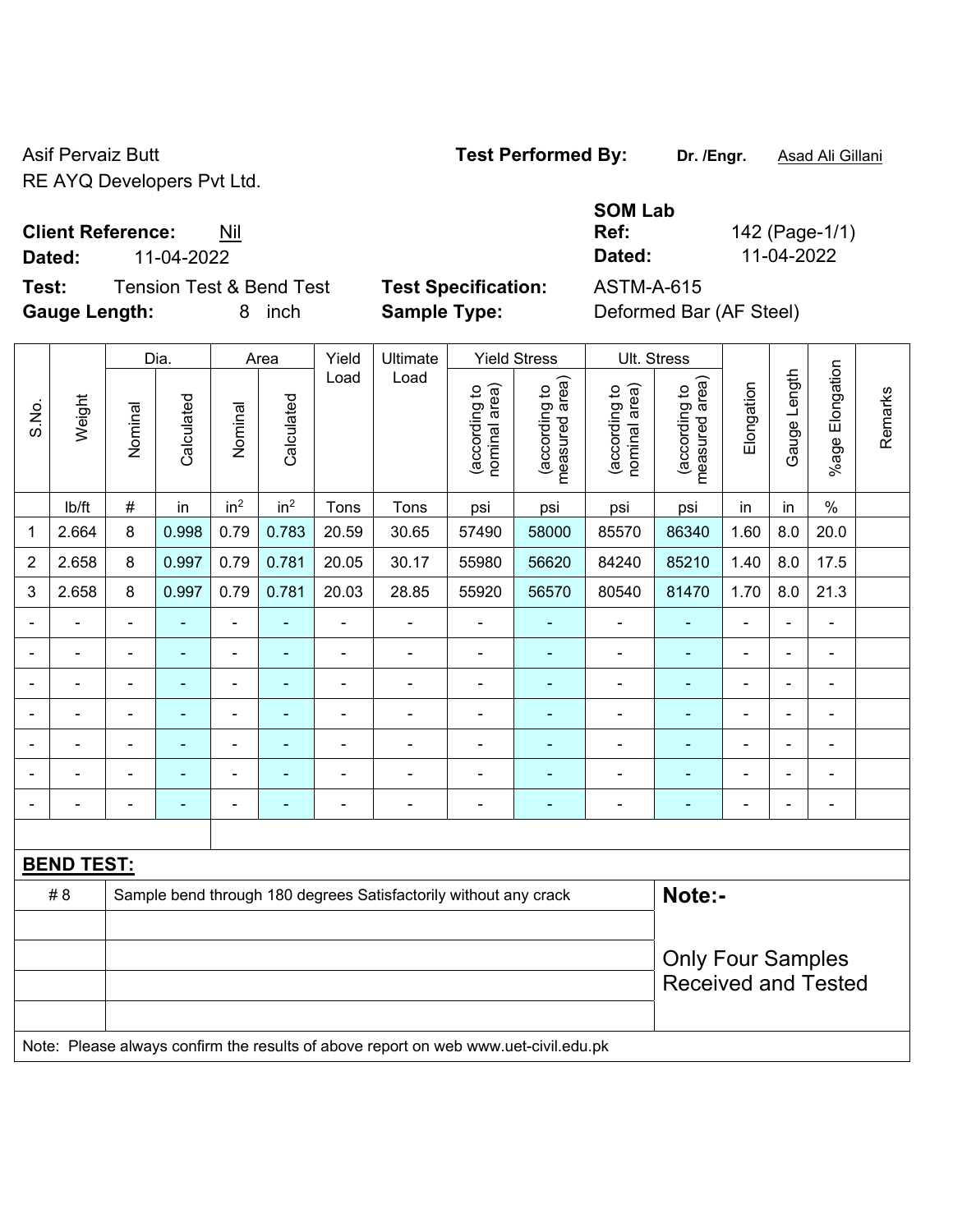Lahore

#### **Client Reference:** Nil

**Test:** Tension Test & Bend Test **Test Specification:** ASTM-A-615 **Gauge Length:** 8 inch **Sample Type:** Deformed Bar (SJ Steel)

|  | Test Performed By: |  |
|--|--------------------|--|
|  |                    |  |

**SOM Lab Ref:** 143 (Page-1/1) **Dated:** 11-04-2022 **Dated:** 11-04-2022

|       |                                                                                     |                                                                  | Dia.       |                          | Area            | Yield<br>Ultimate |                                                                  | <b>Yield Stress</b>            |                                 | Ult. Stress                    |                                             |                |                |                       |         |
|-------|-------------------------------------------------------------------------------------|------------------------------------------------------------------|------------|--------------------------|-----------------|-------------------|------------------------------------------------------------------|--------------------------------|---------------------------------|--------------------------------|---------------------------------------------|----------------|----------------|-----------------------|---------|
| S.No. | Weight                                                                              | Nominal                                                          | Calculated | Nominal                  | Calculated      | Load              | Load                                                             | nominal area)<br>(according to | measured area)<br>(according to | (according to<br>nominal area) | (according to<br>neasured area)<br>measured | Elongation     | Gauge Length   | Elongation<br>$%$ age | Remarks |
|       | lb/ft                                                                               | $\#$                                                             | in         | in <sup>2</sup>          | in <sup>2</sup> | Tons              | Tons                                                             | psi                            | psi                             | psi                            | psi                                         | in             | in             | $\%$                  |         |
| 1     | 2.631                                                                               | 8                                                                | 0.992      | 0.79                     | 0.773           | 27.27             | 35.37                                                            | 76130                          | 77800                           | 98750                          | 100920                                      | 1.60           | 8.0            | 20.0                  |         |
| 2     | 2.622                                                                               | 8                                                                | 0.991      | 0.79                     | 0.771           | 27.14             | 35.27                                                            | 75760                          | 77620                           | 98470                          | 100890                                      | 1.40           | 8.0            | 17.5                  |         |
| 3     | 1.498                                                                               | 6                                                                | 0.748      | 0.44                     | 0.440           | 14.65             | 19.24                                                            | 73430                          | 73430                           | 96420                          | 96420                                       | 1.30           | 8.0            | 16.3                  |         |
| 4     | 1.510                                                                               | $6\phantom{1}$                                                   | 0.752      | 0.44                     | 0.444           | 15.29             | 19.57                                                            | 76640                          | 75950                           | 98100                          | 97220                                       | 1.20           | 8.0            | 15.0                  |         |
| 5     | 0.674                                                                               | $\overline{4}$                                                   | 0.502      | 0.20                     | 0.198           | 6.98              | 9.35                                                             | 77000                          | 77780                           | 103080                         | 104120                                      | 1.20           | 8.0            | 15.0                  |         |
| 6     | 0.667                                                                               | 4                                                                | 0.500      | 0.20                     | 0.196           | 6.95              | 9.23                                                             | 76660                          | 78230                           | 101730                         | 103810                                      | 1.30           | 8.0            | 16.3                  |         |
|       |                                                                                     |                                                                  |            | ÷,                       |                 |                   | $\blacksquare$                                                   |                                |                                 | $\blacksquare$                 |                                             |                |                | $\blacksquare$        |         |
|       | ÷                                                                                   | $\blacksquare$                                                   | ÷          | $\overline{\phantom{a}}$ |                 | $\blacksquare$    | $\overline{a}$                                                   | $\blacksquare$                 | ÷                               | $\blacksquare$                 | $\blacksquare$                              | $\blacksquare$ | $\blacksquare$ | $\blacksquare$        |         |
|       |                                                                                     |                                                                  | ÷          | -                        |                 |                   | $\blacksquare$                                                   | $\overline{a}$                 | ÷                               | $\blacksquare$                 | $\blacksquare$                              | $\blacksquare$ |                | ÷,                    |         |
|       |                                                                                     |                                                                  |            | ÷                        |                 |                   | $\blacksquare$                                                   | $\blacksquare$                 |                                 | ä,                             | L,                                          |                |                | $\blacksquare$        |         |
|       |                                                                                     |                                                                  |            |                          |                 |                   |                                                                  |                                |                                 |                                |                                             |                |                |                       |         |
|       | <b>BEND TEST:</b>                                                                   |                                                                  |            |                          |                 |                   |                                                                  |                                |                                 |                                |                                             |                |                |                       |         |
|       | # 8                                                                                 |                                                                  |            |                          |                 |                   | Sample bend through 180 degrees Satisfactorily without any crack |                                |                                 |                                | Note:-                                      |                |                |                       |         |
|       | #6                                                                                  | Sample bend through 180 degrees Satisfactorily without any crack |            |                          |                 |                   |                                                                  |                                |                                 |                                |                                             |                |                |                       |         |
|       | #4                                                                                  |                                                                  |            |                          |                 |                   | Sample bend through 180 degrees Satisfactorily without any crack |                                |                                 |                                | <b>Only Nine Samples</b>                    |                |                |                       |         |
|       |                                                                                     |                                                                  |            |                          |                 |                   |                                                                  |                                |                                 |                                | <b>Received and Tested</b>                  |                |                |                       |         |
|       |                                                                                     |                                                                  |            |                          |                 |                   |                                                                  |                                |                                 |                                |                                             |                |                |                       |         |
|       | Note: Please always confirm the results of above report on web www.uet-civil.edu.pk |                                                                  |            |                          |                 |                   |                                                                  |                                |                                 |                                |                                             |                |                |                       |         |

## Abdul Qadir **Test Performed By:** Dr. /Engr. **Asad Ali Gillani** Abdul Qadir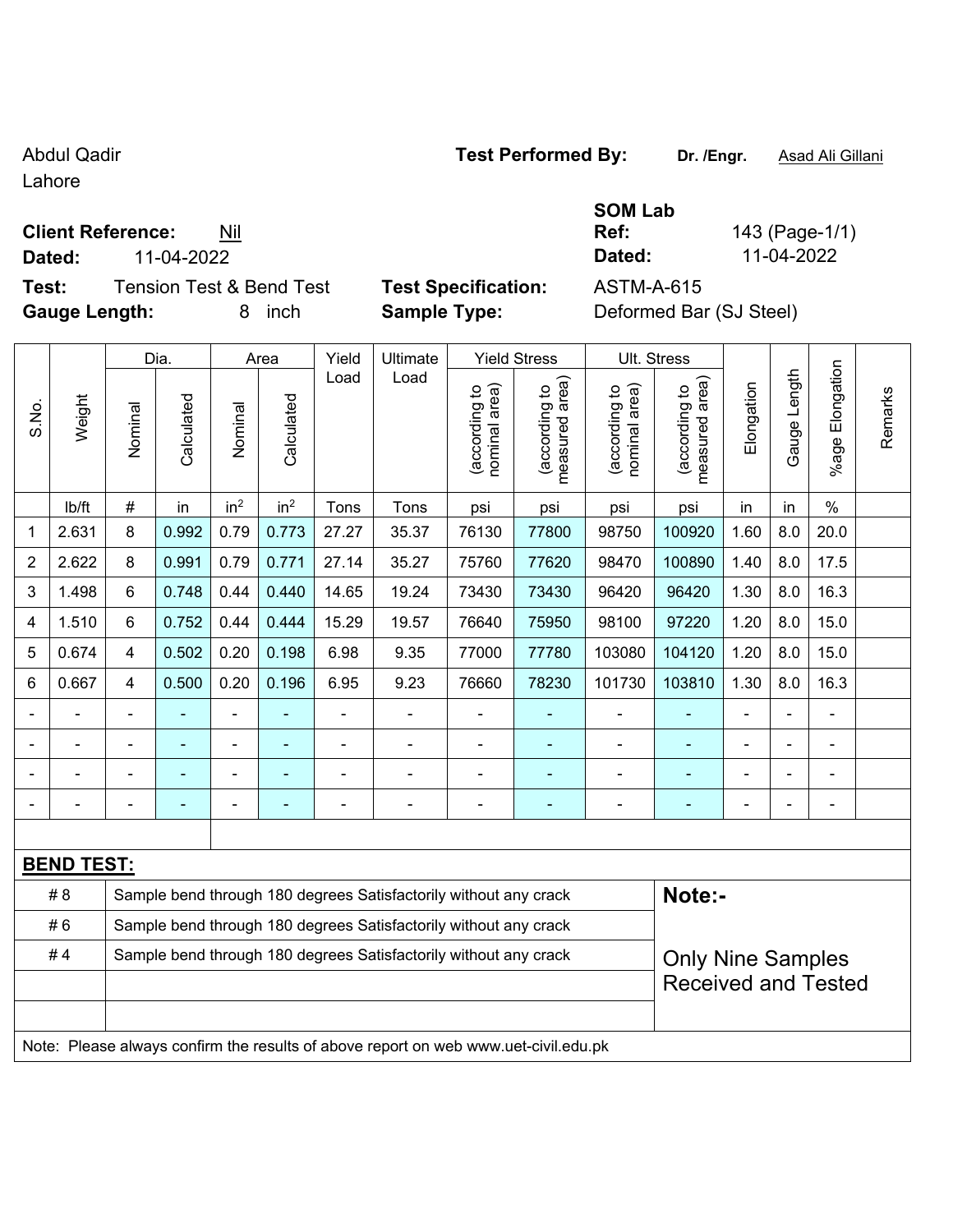Engr. Javed Asad **Test Performed By:** Dr. /Engr. **SAsad Ali Gillani** Collection Association Collection Association

CRE JIP Consultants.(Const.of Jalapur Irrigation Canal and Its System)(No.JIP/WkS/ICB/P3)

|                          |                      | ------- |              |
|--------------------------|----------------------|---------|--------------|
| <b>Client Reference:</b> | JIPIC/TECH/CRE/P3/84 | Ref:    | 144 (Page-1/ |
| Dated:                   | 11-04-2022           | Dated:  | 11-04-2022   |

**Test:** Tension Test & Bend Test **Test Specification:** ASTM-A-615 Gauge Length: **8** inch **Sample Type:** I

**SOM Lab Ref:** 144 (Page-1/1)

| Deformed Bar (Ittehad Steel) |  |
|------------------------------|--|
|------------------------------|--|

|                |                                                                                     |                                                                  | Dia.       |                 | Area            | Yield | Ultimate                                                         |                                | <b>Yield Stress</b>                |                                | Ult. Stress                     |                |              |                       |         |
|----------------|-------------------------------------------------------------------------------------|------------------------------------------------------------------|------------|-----------------|-----------------|-------|------------------------------------------------------------------|--------------------------------|------------------------------------|--------------------------------|---------------------------------|----------------|--------------|-----------------------|---------|
| S.No.          | Weight                                                                              | Nominal                                                          | Calculated | Nominal         | Calculated      | Load  | Load                                                             | nominal area)<br>(according to | area)<br>(according to<br>measured | nominal area)<br>(according to | measured area)<br>(according to | Elongation     | Gauge Length | Elongation<br>$%$ age | Remarks |
|                | lb/ft                                                                               | $\#$                                                             | in         | in <sup>2</sup> | in <sup>2</sup> | Tons  | Tons                                                             | psi                            | psi                                | psi                            | psi                             | in             | in           | $\%$                  |         |
| 1              | 1.512                                                                               | $6\phantom{a}$                                                   | 0.752      | 0.44            | 0.444           | 17.10 | 20.51                                                            | 85740                          | 84970                              | 102800                         | 101880                          | 1.30           | 8.0          | 16.3                  |         |
| $\overline{2}$ | 1.579                                                                               | 6                                                                | 0.769      | 0.44            | 0.464           | 17.94 | 21.22                                                            | 89930                          | 85280                              | 106380                         | 100880                          | 1.20           | 8.0          | 15.0                  |         |
| 3              | 1.025                                                                               | 5                                                                | 0.619      | 0.31            | 0.301           | 9.53  | 12.25                                                            | 67810                          | 69840                              | 87170                          | 89780                           | 1.50           | 8.0          | 18.8                  |         |
| 4              | 1.019                                                                               | 5                                                                | 0.617      | 0.31            | 0.299           | 9.25  | 11.95                                                            | 65780                          | 68200                              | 85000                          | 88120                           | 1.50           | 8.0          | 18.8                  |         |
| 5              | 0.668                                                                               | $\overline{\mathbf{4}}$                                          | 0.500      | 0.20            | 0.196           | 6.07  | 8.87                                                             | 66890                          | 68250                              | 97800                          | 99790                           | 1.30           | 8.0          | 16.3                  |         |
| 6              | 0.656                                                                               | $\overline{4}$                                                   | 0.496      | 0.20            | 0.193           | 5.98  | 8.77                                                             | 65990                          | 68380                              | 96670                          | 100180                          | 1.30           | 8.0          | 16.3                  |         |
|                |                                                                                     |                                                                  |            | ÷               |                 |       |                                                                  |                                |                                    | ä,                             | ۰                               |                |              | $\blacksquare$        |         |
|                |                                                                                     |                                                                  |            |                 |                 |       |                                                                  |                                |                                    |                                |                                 |                |              |                       |         |
|                |                                                                                     |                                                                  |            | ۰               |                 |       | $\blacksquare$                                                   |                                |                                    | $\blacksquare$                 | ۰                               |                |              | $\blacksquare$        |         |
|                |                                                                                     |                                                                  |            | ÷               | ۰               | ä,    | $\blacksquare$                                                   | Ē,                             | ٠                                  |                                | ۰                               | $\blacksquare$ |              | ÷                     |         |
|                |                                                                                     |                                                                  |            |                 |                 |       |                                                                  |                                |                                    |                                |                                 |                |              |                       |         |
|                | <b>BEND TEST:</b>                                                                   |                                                                  |            |                 |                 |       |                                                                  |                                |                                    |                                |                                 |                |              |                       |         |
|                | #6                                                                                  |                                                                  |            |                 |                 |       | Sample bend through 180 degrees Satisfactorily without any crack |                                |                                    |                                | Note:-                          |                |              |                       |         |
|                | #5                                                                                  | Sample bend through 180 degrees Satisfactorily without any crack |            |                 |                 |       |                                                                  |                                |                                    |                                |                                 |                |              |                       |         |
|                | #4                                                                                  |                                                                  |            |                 |                 |       | Sample bend through 180 degrees Satisfactorily without any crack |                                |                                    |                                | <b>Only Nine Samples</b>        |                |              |                       |         |
|                |                                                                                     |                                                                  |            |                 |                 |       |                                                                  |                                |                                    |                                | <b>Received and Tested</b>      |                |              |                       |         |
|                |                                                                                     |                                                                  |            |                 |                 |       |                                                                  |                                |                                    |                                |                                 |                |              |                       |         |
|                | Note: Please always confirm the results of above report on web www.uet-civil.edu.pk |                                                                  |            |                 |                 |       |                                                                  |                                |                                    |                                |                                 |                |              |                       |         |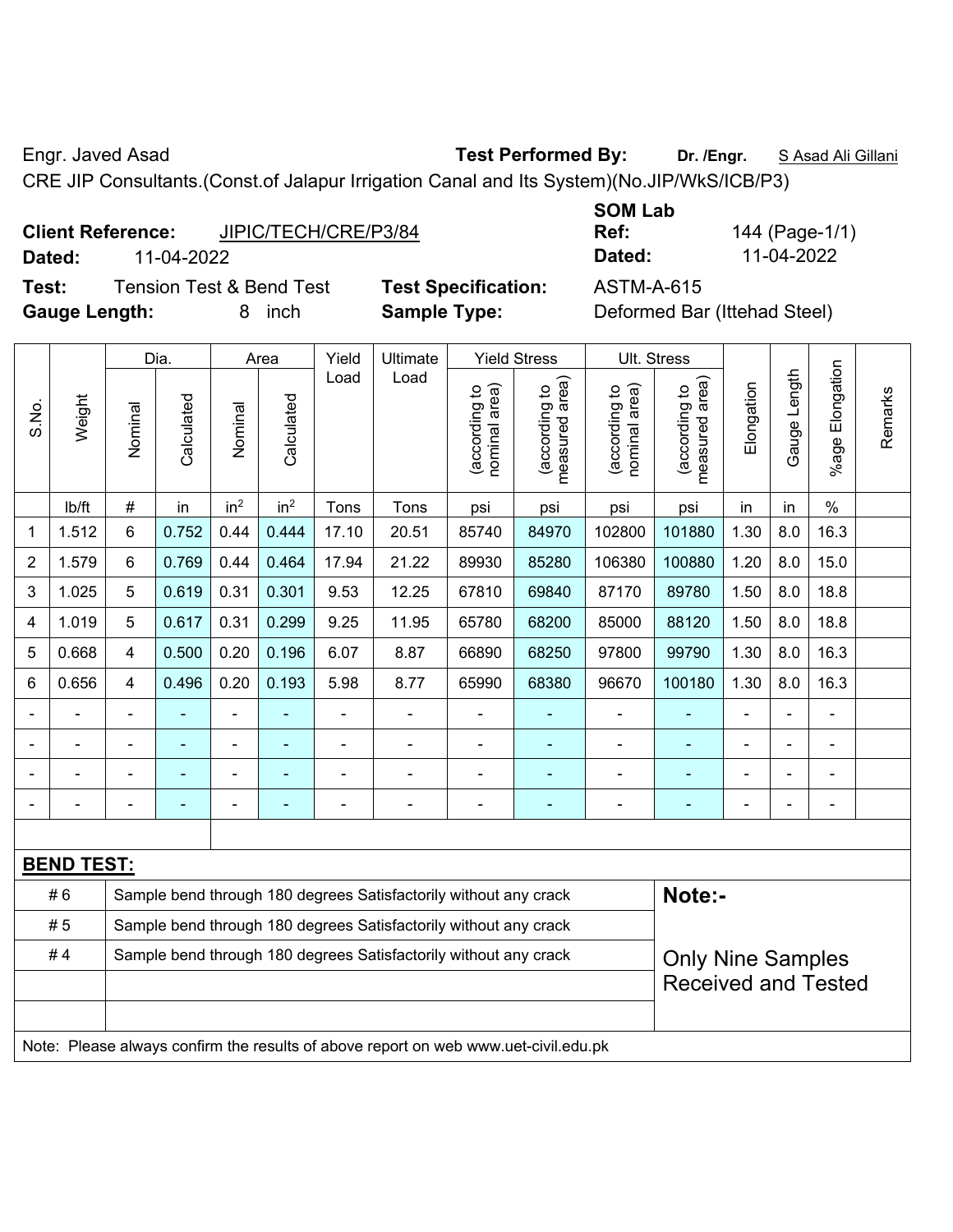Basharat Munir **Test Performed By:** Dr. /Engr.

S. Asad Ali Gillani

PM DUPAK Properaties (Pvt.)Ltd (Defence View Apartments at Shanghai Road Lahore)

| <b>Client Reference:</b> |                                     |   | DUPAK/DVA/059 |                            | Ref:              |
|--------------------------|-------------------------------------|---|---------------|----------------------------|-------------------|
| Dated:                   | 10-04-2022                          |   |               |                            | Dated:            |
| Test:                    | <b>Tension Test &amp; Bend Test</b> |   |               | <b>Test Specification:</b> | <b>ASTM-A-615</b> |
| <b>Gauge Length:</b>     |                                     | 8 | inch          | <b>Sample Type:</b>        | Deformed Bar      |

**SOM Lab Ref:** 145 (Page-1/1) **Dated:** 10-04-2022 **Dated:** 11-04-2022

|                |                                                                                     |                                                                            | Dia.       |                 | Area            | Yield | Ultimate                                                         |                                | <b>Yield Stress</b>             |                                | Ult. Stress                     |            |              |                 |         |
|----------------|-------------------------------------------------------------------------------------|----------------------------------------------------------------------------|------------|-----------------|-----------------|-------|------------------------------------------------------------------|--------------------------------|---------------------------------|--------------------------------|---------------------------------|------------|--------------|-----------------|---------|
| S.No.          | Weight                                                                              | Nominal                                                                    | Calculated | Nominal         | Calculated      | Load  | Load                                                             | nominal area)<br>(according to | measured area)<br>(according to | nominal area)<br>(according to | measured area)<br>(according to | Elongation | Gauge Length | %age Elongation | Remarks |
|                | Ib/ft                                                                               | #                                                                          | in         | in <sup>2</sup> | in <sup>2</sup> | Tons  | Tons                                                             | psi                            | psi                             | psi                            | psi                             | in         | in           | $\%$            |         |
| 1              | 2.544                                                                               | 8                                                                          | 0.976      | 0.79            | 0.748           | 26.45 | 36.16                                                            | 73850                          | 78000                           | 100940                         | 106610                          | 1.50       | 8.0          | 18.8            |         |
| $\overline{2}$ | 2.545                                                                               | 8                                                                          | 0.976      | 0.79            | 0.748           | 24.33 | 32.49                                                            | 67930                          | 71750                           | 90700                          | 95790                           | 1.50       | 8.0          | 18.8            |         |
| 3              | 1.459                                                                               | 6                                                                          | 0.739      | 0.44            | 0.429           | 13.32 | 18.14                                                            | 66780                          | 68500                           | 90950                          | 93280                           | 1.50       | 8.0          | 18.8            |         |
| 4              | 1.469                                                                               | 6                                                                          | 0.742      | 0.44            | 0.432           | 12.46 | 17.76                                                            | 62440                          | 63600                           | 89010                          | 90660                           | 1.40       | 8.0          | 17.5            |         |
| 5              | 0.661                                                                               | $\overline{4}$                                                             | 0.497      | 0.20            | 0.194           | 6.27  | 8.61                                                             | 69130                          | 71270                           | 94990                          | 97920                           | 1.60       | 8.0          | 20.0            |         |
| 6              | 0.661                                                                               | 4                                                                          | 0.497      | 0.20            | 0.194           | 6.39  | 8.63                                                             | 70480                          | 72660                           | 95210                          | 98160                           | 1.40       | 8.0          | 17.5            |         |
|                |                                                                                     |                                                                            |            |                 |                 |       |                                                                  |                                |                                 |                                |                                 |            |              |                 |         |
|                |                                                                                     |                                                                            |            |                 |                 |       | Ē,                                                               |                                |                                 |                                |                                 |            |              |                 |         |
|                | L.                                                                                  |                                                                            |            | ÷               |                 |       |                                                                  | ä,                             |                                 |                                |                                 |            |              |                 |         |
|                |                                                                                     |                                                                            | ۰          | ÷               |                 |       | Ē,                                                               | $\overline{a}$                 | ۰                               | ٠                              | ۰                               |            |              | $\blacksquare$  |         |
|                |                                                                                     |                                                                            |            |                 |                 |       |                                                                  |                                |                                 |                                |                                 |            |              |                 |         |
|                | <b>BEND TEST:</b>                                                                   |                                                                            |            |                 |                 |       |                                                                  |                                |                                 |                                |                                 |            |              |                 |         |
|                | # 8                                                                                 | Note:-<br>Sample bend through 180 degrees Satisfactorily without any crack |            |                 |                 |       |                                                                  |                                |                                 |                                |                                 |            |              |                 |         |
|                | #6                                                                                  | Sample bend through 180 degrees Satisfactorily without any crack           |            |                 |                 |       |                                                                  |                                |                                 |                                |                                 |            |              |                 |         |
|                | #4                                                                                  |                                                                            |            |                 |                 |       | Sample bend through 180 degrees Satisfactorily without any crack |                                |                                 |                                | <b>Only Nine Samples</b>        |            |              |                 |         |
|                |                                                                                     |                                                                            |            |                 |                 |       |                                                                  |                                |                                 |                                | <b>Received and Tested</b>      |            |              |                 |         |
|                |                                                                                     |                                                                            |            |                 |                 |       |                                                                  |                                |                                 |                                |                                 |            |              |                 |         |
|                | Note: Please always confirm the results of above report on web www.uet-civil.edu.pk |                                                                            |            |                 |                 |       |                                                                  |                                |                                 |                                |                                 |            |              |                 |         |